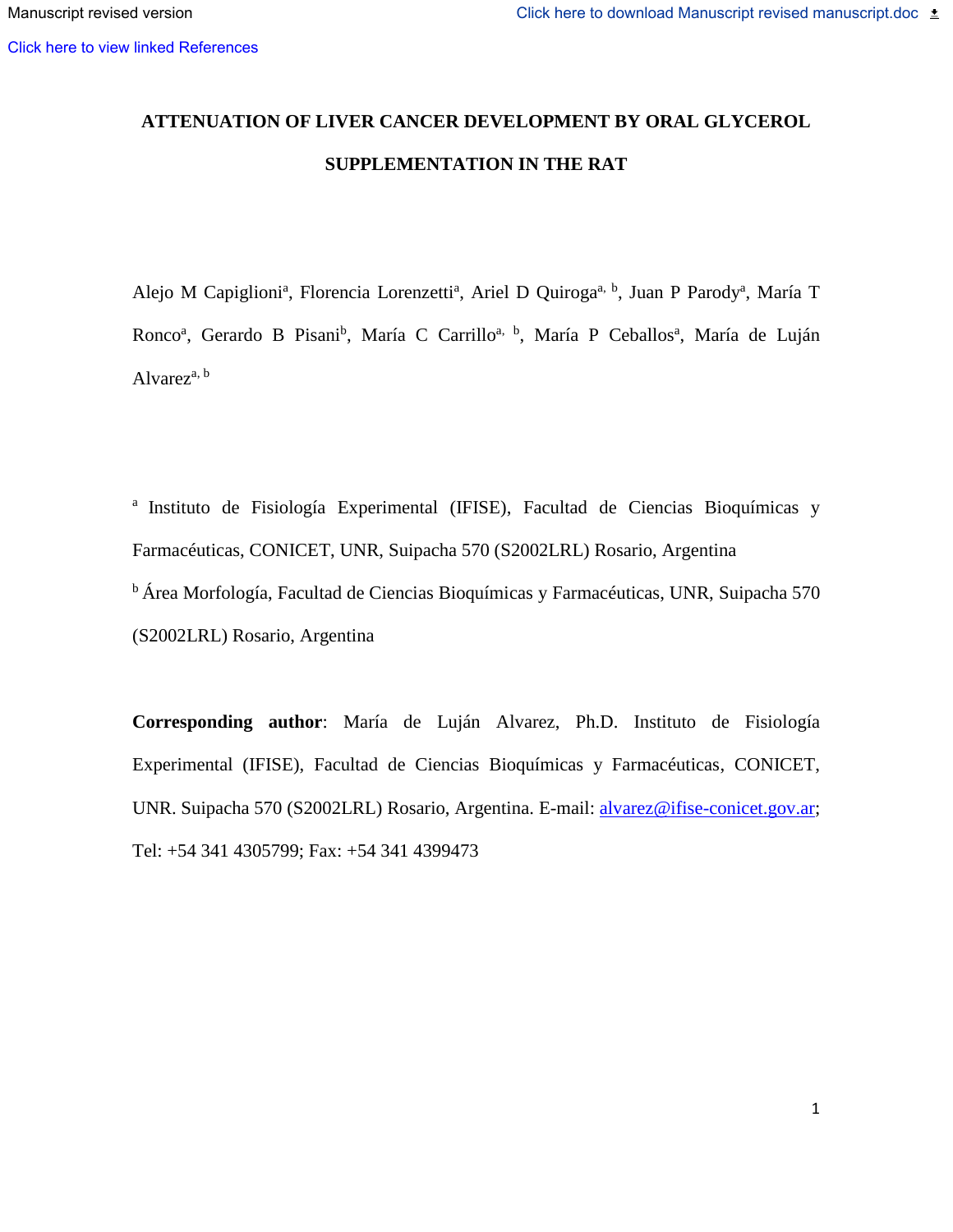## **Acknowledgments:**

This work was supported by research grants PICT 2013  $N^{\circ}$  1693 (Alvarez) from Agencia Nacional de Promoción Científica y Tecnológica and by PIP N° 0062 (Carrillo and Alvarez) from Consejo Nacional de Investigaciones Científicas y Técnicas.

The authors thank Wiener Lab for the generous gift of critical reagents for glycerol phosphate enzymatic determination and Dr. Mauricio Rassetto for his expert technical assistance in performing this procedure.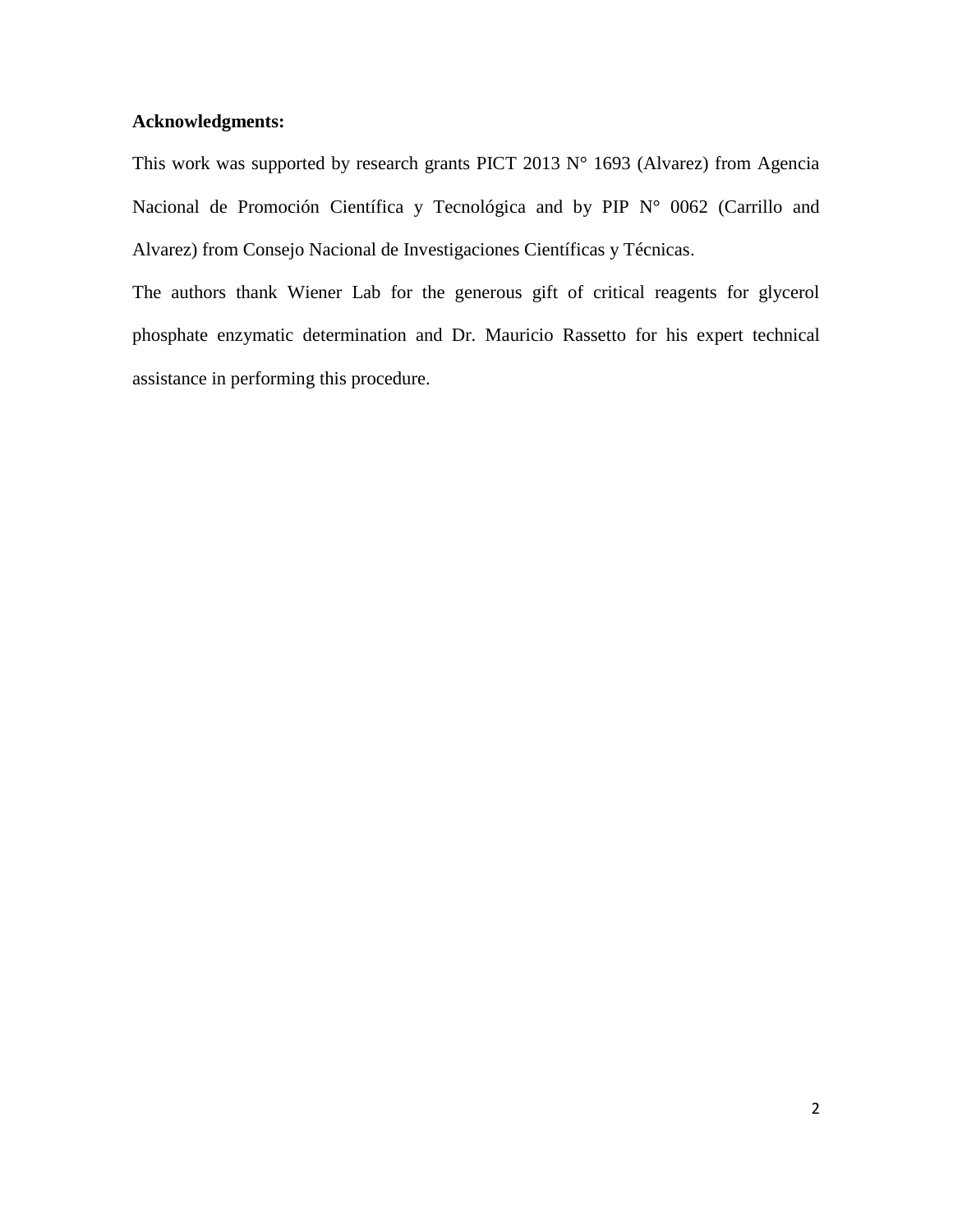## **Abstract**

 Purpose: glycerol usage is increasing in food industry for human and animal nutrition. This study analyzed the impact of glycerol metabolism when orally supplemented during the early stage of rat liver carcinogenesis.

 Methods: Wistar rats were subjected to a 2-phase model of hepatocarcinogenesis (initiated- promoted, IP group). IP animals also received glycerol by *gavage* (200 mg/Kg body weight, IPGly group).

 Results: glycerol treatment reduced the volume of preneoplastic lesions by decreasing the proliferative status of liver foci, increasing the expression of p53 and p21 proteins and reducing the expression of cyclin D1 and cyclin-dependent kinase 1. Besides, apoptosis was enhanced in IPGly animals, given by an increment of Bax/Bcl-2 ratio, Bad and PUMA mitochondrial expression, a concomitant increase in cytochrome c release and caspase-3 activation. Furthermore, hepatic levels of glycerol phosphate and markers of oxidative stress were increased in IPGly rats. Oxidative stress intermediates act as intracellular messengers, inducing p53 activation and changes in JNK and Erk signaling pathways, with JNK activation and Erk inhibition.

 Conclusion: the present work provides novel data concerning the preventive actions of glycerol during the development of liver cancer and represents an economically feasible intervention to treat high-risk individuals.

**Keywords:** proliferation; apoptosis; glycerol; liver preneoplasia; oxidative stress

- 
-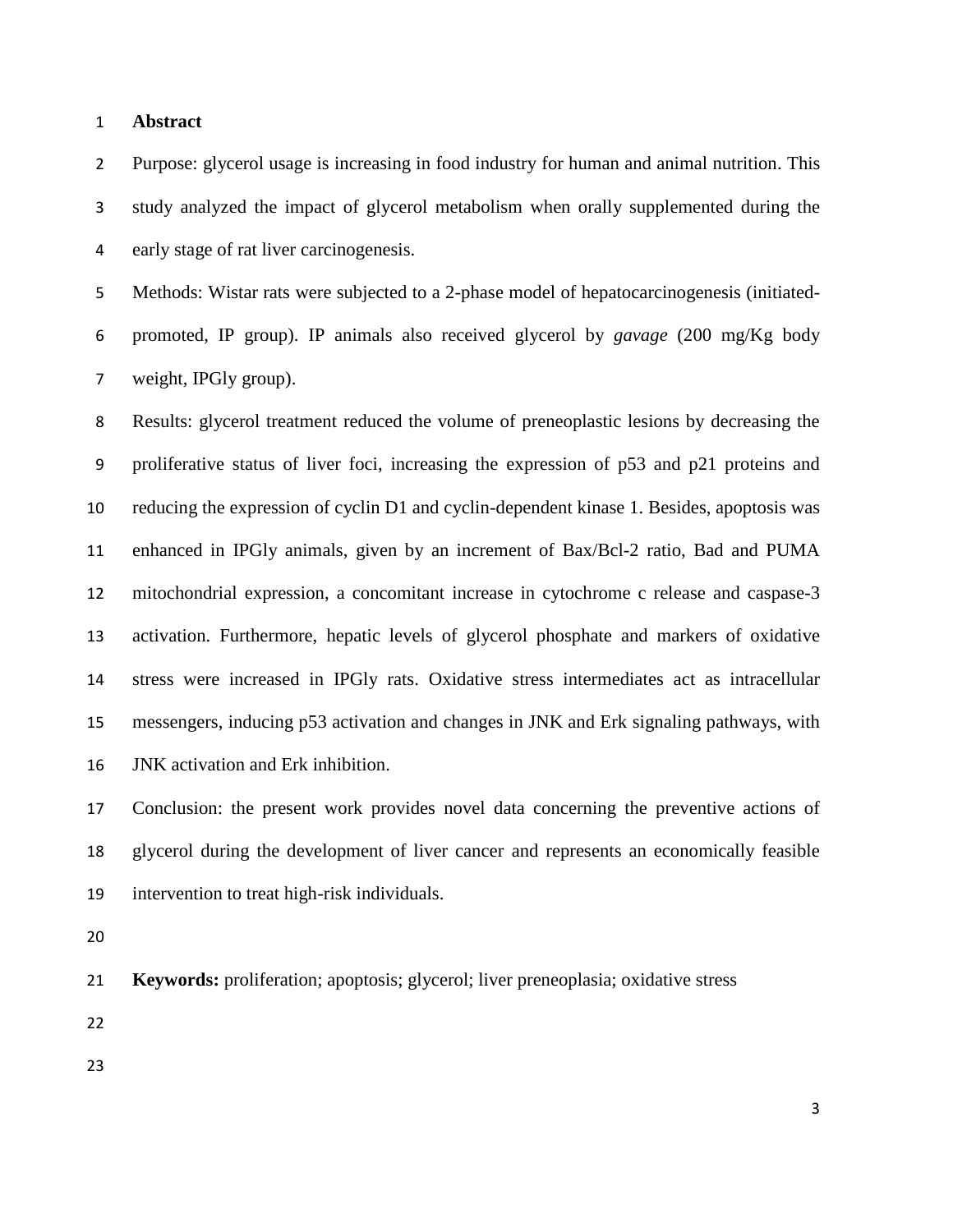## **1 Introduction**

 Glycerol (propane-1,2,3-triol) is a viscous, colorless and odorless liquid, with sweet taste and completely soluble in water and alcohols. Because of its physicochemical properties glycerol is used in a great number of commercial products including cosmetics, personal care products, pharmaceutical formulations, foods and beverages [1, 2]. Glycerol use is increasing in food industry. Since it gives sweet taste but it does not induce insulin secretion during digestion, glycerol is commonly used as an artificial sweetener, especially in low-fat foods. Glycerol is also used as a thickening agent and a preserving additive in a variety of comestible products [3]. Besides, it has been proposed the use of glycerol as a food supplement in animal diets and it has also been used for rehydration or exercise performance in animals and even humans [4, 5]. Toxicity data for oral glycerol administration indicate that it is safe, with infrequent side effects [6].

 In clinical practice, glycerol has been used as an osmotic adjuvant for controlling intracranial pressure [7]. It has also been reported that glycerol inhibits *in vitro* proliferation in various cell types [8] and decreases the cerebral growth of neonatal rabbits [9]. In the liver, glycerol has a potent growth-inhibitory effect *in vivo* during regeneration after partial hepatectomy and *in vitro* in mitogen-induced hepatocyte cultures as well as in a human HCC cell line [10]. However, the mechanisms involved in the antiproliferative actions of glycerol have not been deeply explored.

 Hepatocellular carcinoma (HCC) is one of the most lethal tumors worldwide and its prognosis largely depends on tumor stage at the moment of diagnosis. Incidence of HCC has continuously increased over the last years and improved surveillance could be associated with identifiable high-risk patients, like those with chronic liver disease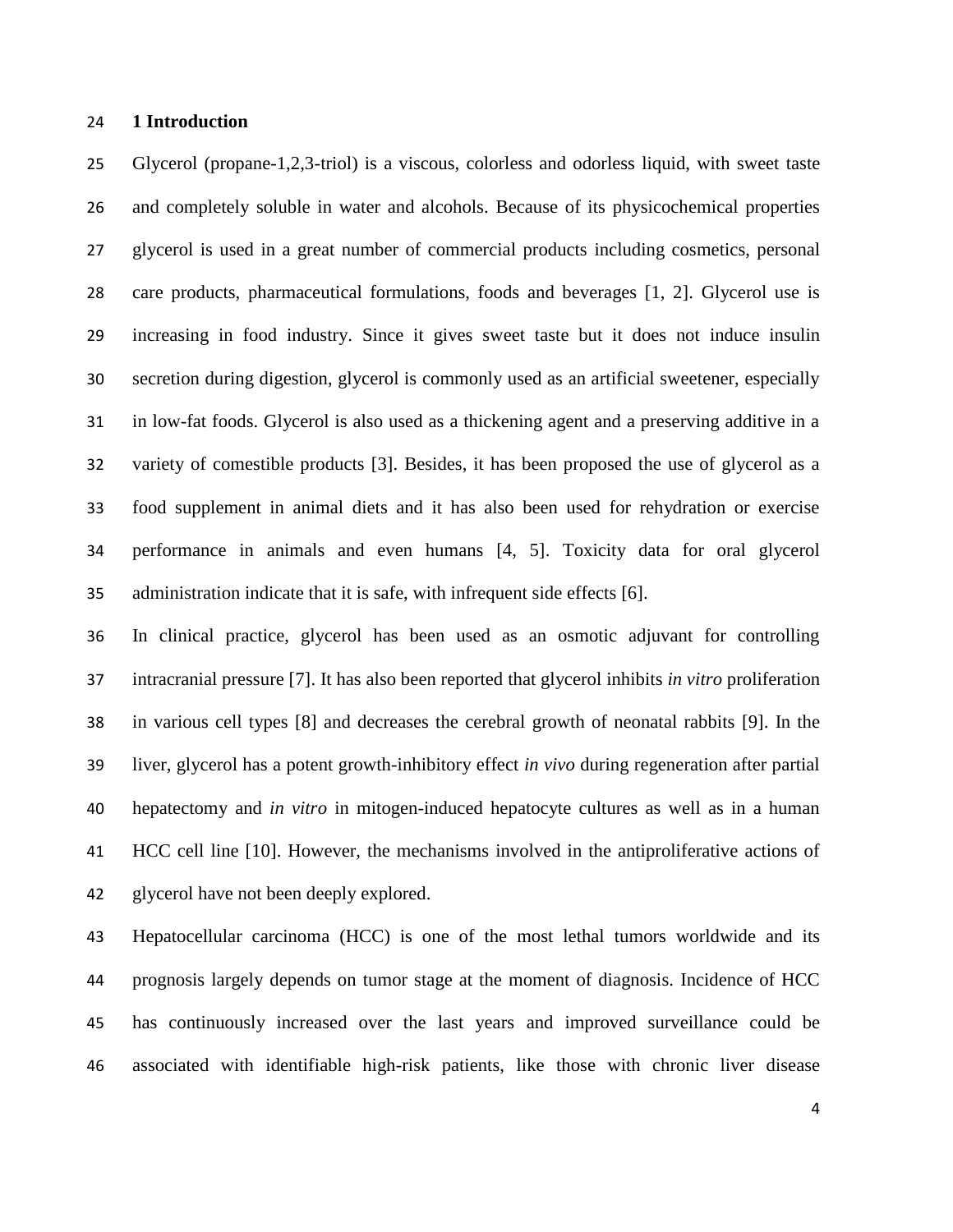originated from viral infections, high alcohol consumption or non-alcoholic steatohepatitis, among others [11]. In these patients, liver preneoplastic foci of altered hepatocytes emerge months or years before the diagnosis of HCC [12]. Similar preneoplastic lesions are found in rodents during early stages of liver cancer induced by chemicals [13]. In the present study, we analyzed whether oral administration of glycerol during the early

stage of rat liver carcinogenesis is capable of reducing preneoplastic foci development. We

also attempt to elucidate the molecular mechanisms associated with this phenomenon.

## **2 Materials and Methods**

#### **2.1 Reagents and Chemicals**

 Diethylnitrosamine (DEN), 2-acetylaminofluorene (2-AAF) and glycerol were obtained from Sigma Chemical Co. (St. Louis, MO, USA). Anti-pi class of rat glutathione S- transferase (rGST P) was from Stressgen Bioreagents (Ann Arbor, MI, USA). Cy3 fluorescent secondary antibody was purchased from Jackson ImmunoResearch Laboratories, Inc. (West Grove, PA, USA). Antibodies against proliferating cell nuclear antigen (PCNA), p53, p21, cyclin D1, cyclin E, cyclin A, cyclin B1, cdk1 (cyclin- dependent kinase 1), cdk2, Bax, Bcl-2, Bad, PUMAα/β, cytochrome c, p-Akt (Ser473), and Akt were from Santa Cruz Biotechnology (Santa Cruz, CA, USA). Anti-p-JNK 1/2/3 (Thr183/Tyr185), anti-JNK1/2/3 (against JNK 1 and 2/3 isoforms), anti-p-Erk1/2 (Thr202/Tyr204) anti-Erk1/2 (against Erk 1 and 2 isoforms) antibodies were purchased from Cell Signaling Technology (Danvers, MA, USA). Pierce enhanced chemiluminescence (ECL) Western Blotting Substrate was from Thermo Fisher Scientific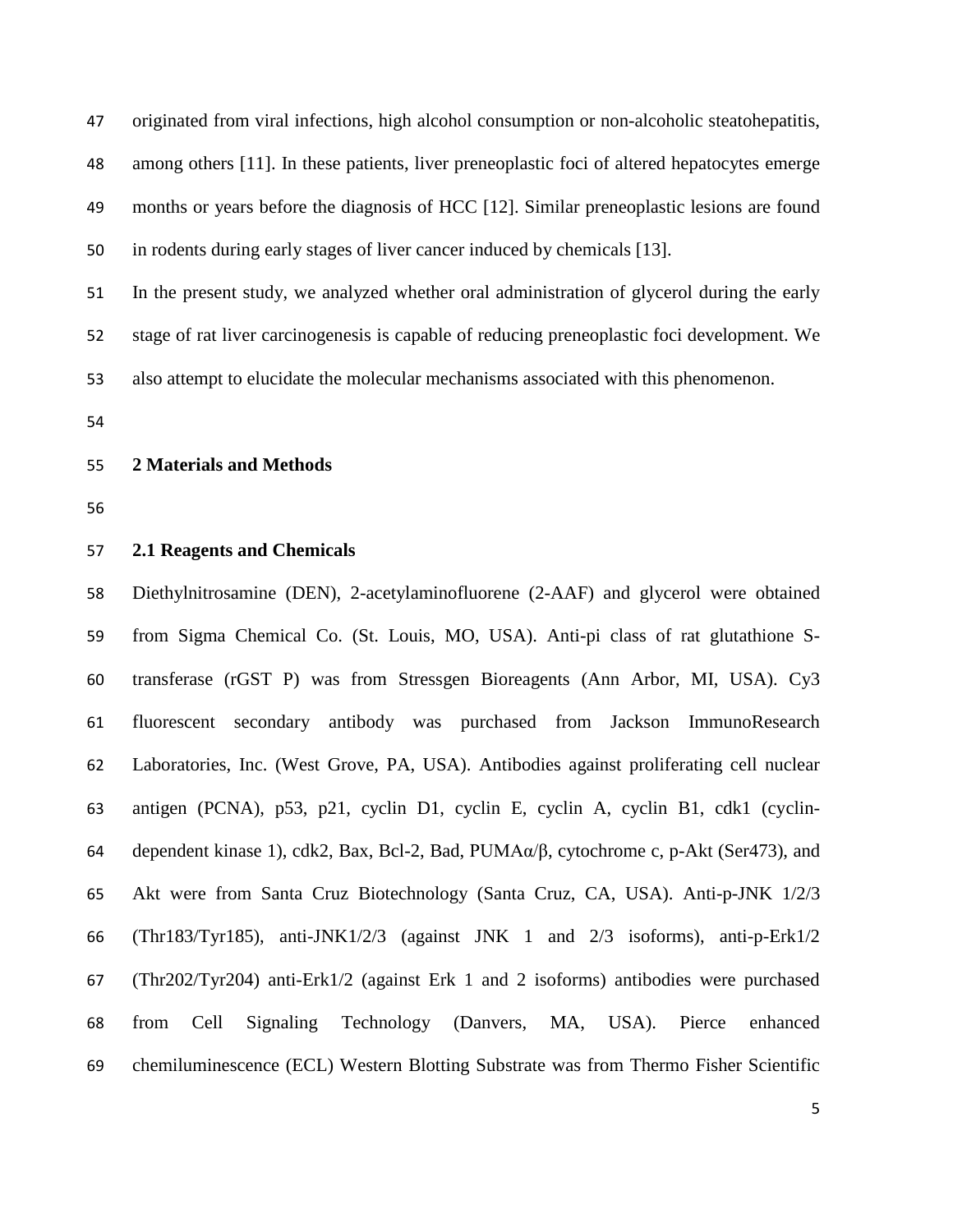(Rockford, IL, USA). All other chemicals were of the highest grade commercially available.

## **2.2 Animals and treatment**

 Experimental protocols were performed according to the NIH "Guide for the Care and Use of Laboratory Animals" (Publication no. 25-28, revised 1996) and approved by the local animal care and use committee (Permission 6060/234, FBioyF, UNR). Adult male Wistar rats were subjected to a 2-phase (initiation-promotion) model of hepatocarcinogenesis, as previously described [14]. All animals received 2 necrogenic doses of DEN (150 mg/Kg body weight, intraperitoneally) 2 weeks apart (initiation phase). The promotion stage began one week after the last injection of DEN; all rats received 2-AAF (20 mg/Kg body weight) by *gavage* 4 consecutive days per week during 3 weeks. Before the start of the initiation- promotion treatment, animals were divided into two goups of six rats each: IP group, animals received the carcinogenic treatment plus a saline solution (glycerol vehicle); and IPGly group, they received the carcinogenic treatment plus 200 mg/Kg body weight glycerol administered by *gavage* once a week, 2 hs before DEN or 2-AAF treatment. A scheme of the experimental protocol is shown in Supplementary Figure 1. Animals were anesthetized with ketamin/ xylazine (100 and 3 mg/Kg body weight, respectively) and sacrificed by exsanguination at the end of the sixth week. Blood samples were collected and livers were removed and processed.

## **2.3 Serum free glycerol and enzymes activities determination**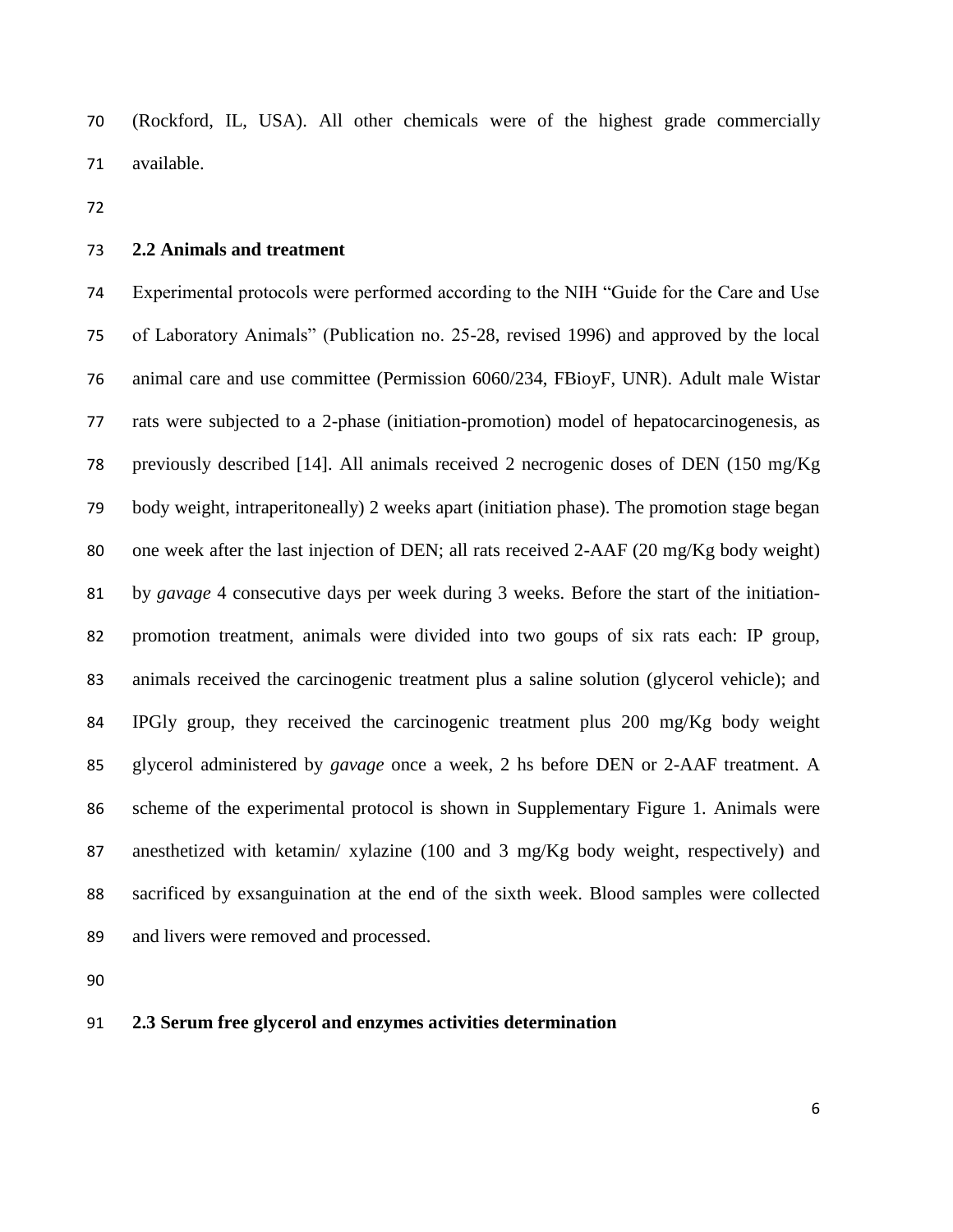Serum free glycerol was determined in serum samples using Free Glycerol Determination Kit (Sigma Chemical Co.). Alanine and aspartate aminotransferases (ALT and AST, respectively) and alkaline phosphatase (ALP) were determined spectrophotometrically in fresh serum by commercial kits (Wiener Lab, Rosario, Argentina).

# **2.4 Immunofluorescence detection and quantitation of rGST P-positive preneoplastic foci**

 Immunohistochemical detection of rGST P is the chosen method for identification and quantification of preneoplastic foci [15]. Immunofluorescent detection of rGST P-positive foci was performed as previously described [16]. Images were analyzed using ImageJ software (U. S. National Institutes of Health, Bethesda, MD, USA). The number of preneoplastic foci per liver and the percentage of liver occupied by foci were calculated according to the modified Saltykov's method [17].

#### **2.5 PCNA detection and proliferative index determination**

 Immunohistochemical staining of PCNA protein was performed following the method of Greenwell et al*.* [18]. Proliferative cells inside the foci and in the surrounding tissue were distinguished by analyzing consecutive section slides stained with anti-rGST P. The PCNA 110 proliferative index was defined as the number of proliferative cells (in  $G_1$ , S,  $G_2$  and M phases) per 100 hepatocytes counted in 10 high-power fields. Preneoplastic hepatocytes in each phase of the cell cycle were also determined by a blinded histologist, using specific PCNA staining patterns, as previously described [16, 19]. Data were expressed as percentage of preneoplastic cells in each stage of the cell cycle.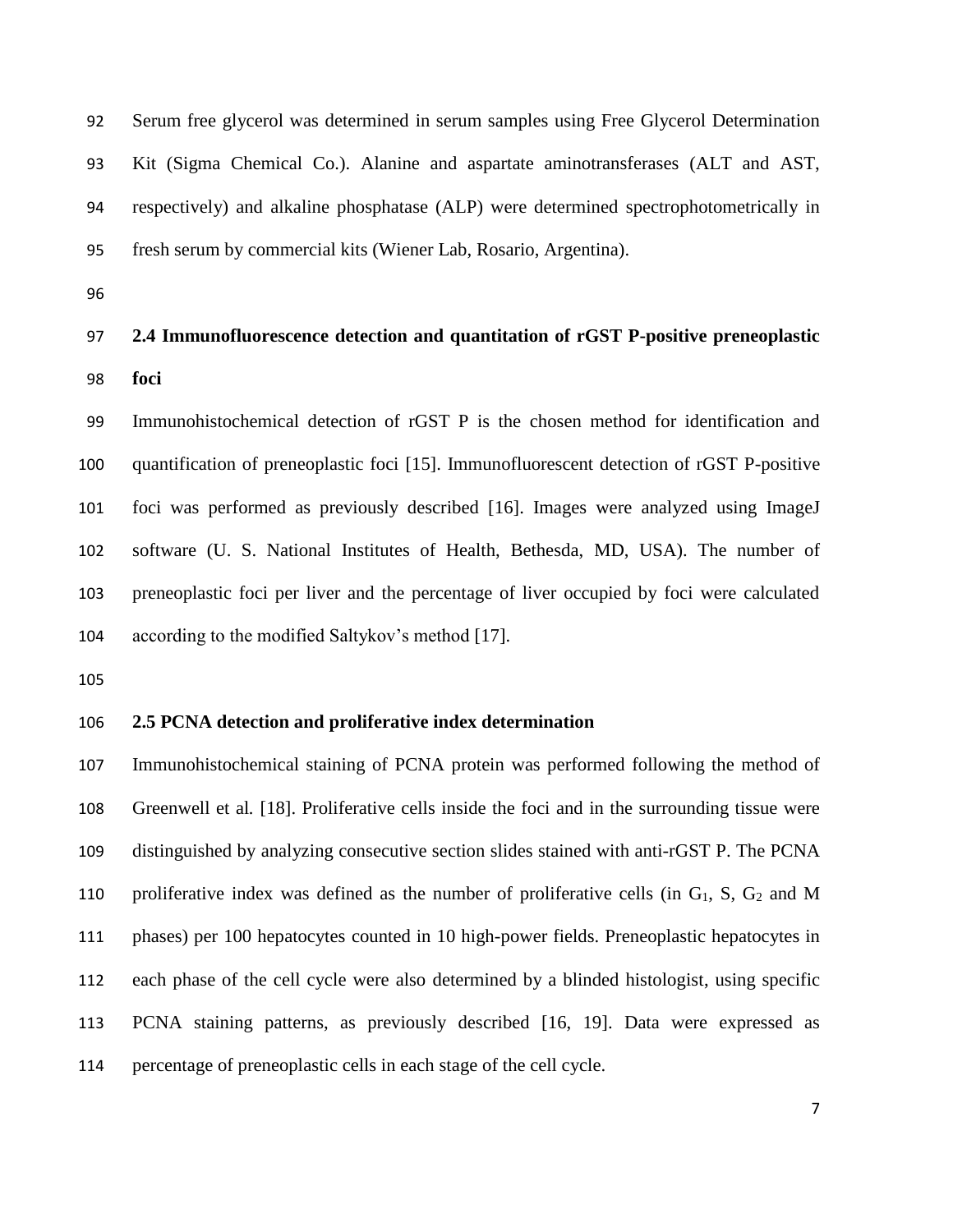## **2.6 Western blot analysis**

 Whole liver samples were homogenized in 300 mM sucrose with protease and phosphatase inhibitors. Cytosolic, mitochondrial and nuclear extracts were prepared as previously described [14, 16]. Equal amounts of protein were subjected to electrophoresis on 12% SDS-polyacrylamide gels and transferred onto polyvinyl difluoride membranes (PerkinElmer Life Sciences, Boston, MA, USA). Membranes were blocked, washed and incubated overnight at 4 °C with primary antibodies. Finally, membranes were incubated with peroxidase-conjugated secondary antibodies and bands were detected by the ECL detection system and quantified by densitometry using the Gel-Pro Analyzer software (Media Cybernetics, Silver Spring, MD, USA). Equal loading and protein transference were checked by Ponceau S staining of the membranes.

## **2.7 Caspase-3 activity assay**

 Caspase-3 activity was determined using EnzChek Caspase-3 Assay Kit #1 (Molecular Probes Inc, Eugene, OR, USA), according to the manufacturer's suggestions.

## **2.8 Determination of hepatic glycerol phosphate content**

 Glycerol phosphate in liver homogenates was enzymatically measured as previously described [20], with slight modifications. First, glycerol phosphate was oxidized by glycerol-3-phosphate oxidase, to generate hydrogen peroxide and dihydroxyacetone phosphate; and second, peroxidase catalyzed the coupling of hydrogen peroxide with 4-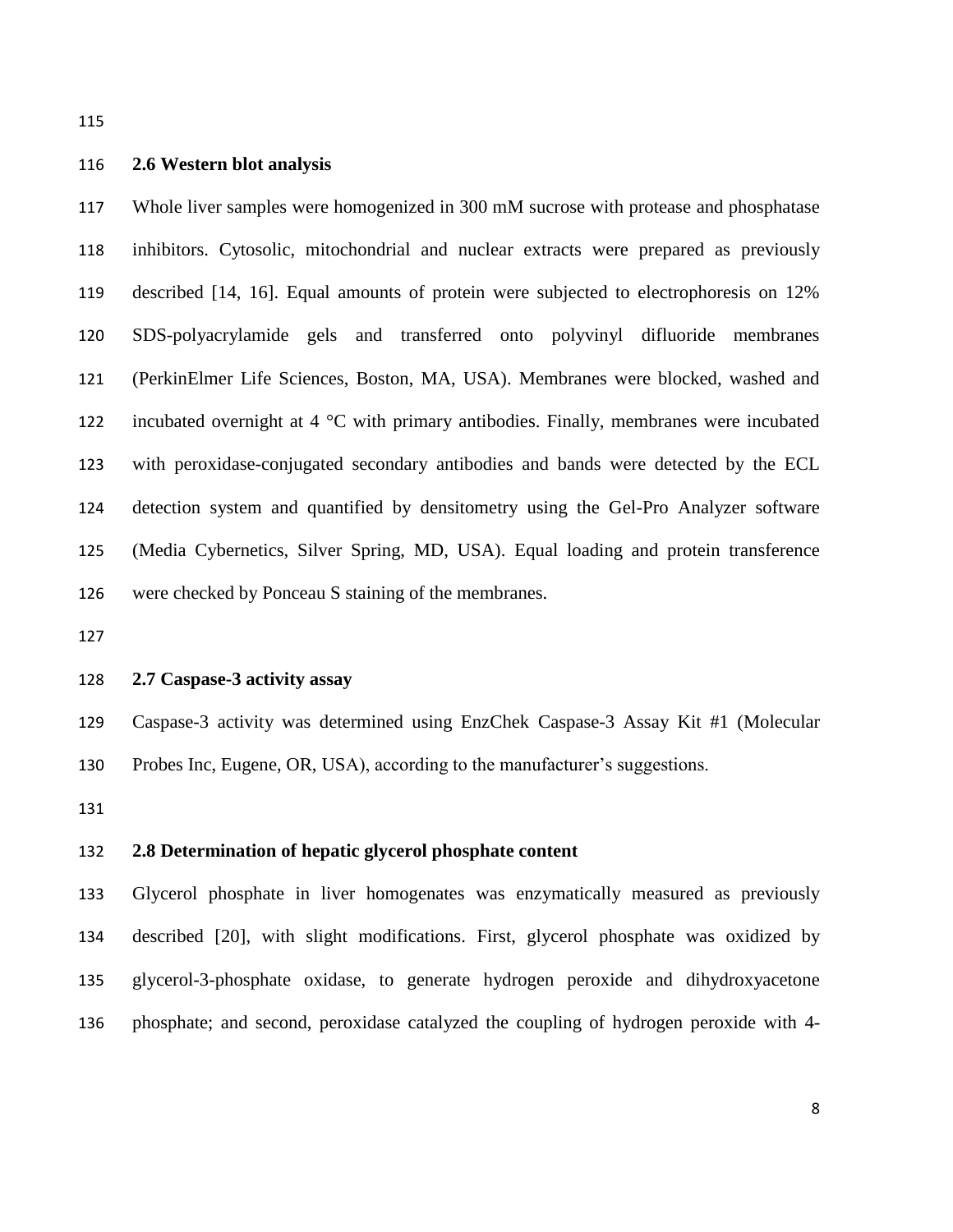| 137 | aminophenazone and chlorophenol to produce a quinoneimine dye that can be measured at |
|-----|---------------------------------------------------------------------------------------|
| 138 | 540 nm. Glycerol standard solution (Wiener Lab) was used as negative control.         |

## **2.9 Lipid peroxidation assay**

Lipid peroxidation is considered as an indirect measure of reactive oxygen species (ROS)

generation [21]. The amount of aldehydic products generated by lipid peroxidation in liver

homogenates was quantified by the thiobarbituric acid reaction according to the method of

Ohkawa et al*.* [22] and measured by high-performance liquid chromatography.

## **2.10 Liver tissue antioxidant capacity analysis**

 Reduced (GSH) and oxidized (GSSG) glutathione were determined in total liver homogenates according to the protocol described by Tietze [23], and GSH/GSSG ratio was calculated. Superoxide dismutase (SOD) gel activity assay was based on the method of Donahue et al*.* [24]. Bands quantification was made by densitometry using the Gel-Pro 151 Analyzer software. Catalase (CAT) activity was determined by monitoring the rate of  $H_2O_2$ decomposition as a function of absorbance decrease at 240 nm [25].

#### **2.11 Determination of protein concentration**

 Protein concentration was determined by the Lowry method [26], using bovine serum albumin as a standard.

## **2.12 Statistical analysis**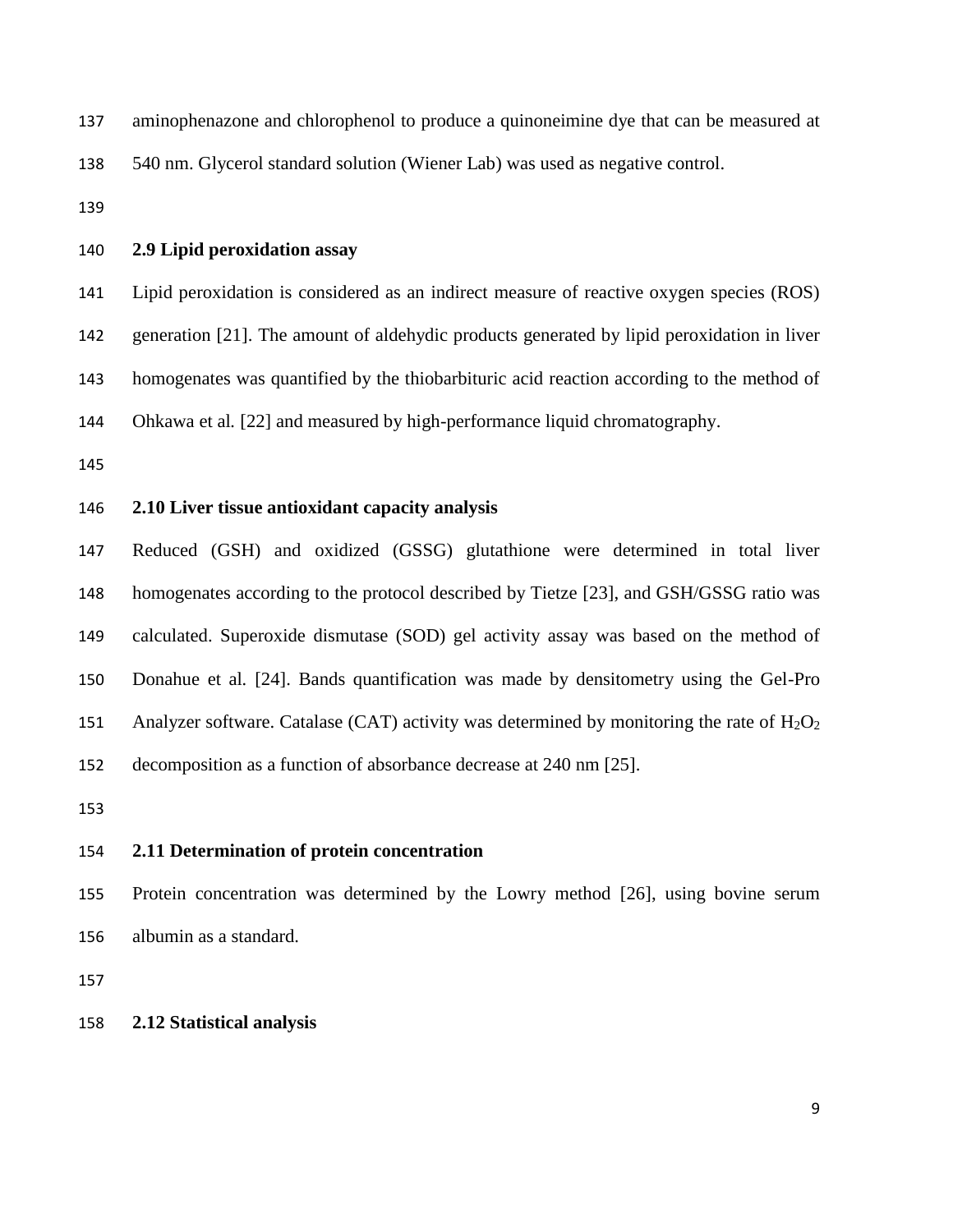- Results were expressed as mean ± SEM. Significance in differences was tested by Student's
- t-test. Differences were considered significant when the *p* value was < 0.05.
- 
- **3 Results**
- 
- **3.1 Serum free glycerol levels and hepatic enzymes activities did not change after oral administration of glycerol**
- Oral administration of glycerol had no effect on serum free glycerol levels measured at the
- 167 end of the experimental protocol (IP:  $0.55\pm0.06$  g/L; IPGly:  $0.54\pm0.04$  g/L), as it is rapidly
- absorbed in the gastrointestinal tract and cleared from blood.
- On the other hand, serum markers of liver damage ALT, AST and ALP showed no statistical differences between groups (data not shown).
- 

## **3.2 Oral administration of glycerol affected the volume of preneoplastic foci**

Fig. 1a shows representative images from IP and IPGly groups. Oral administration of 200

mg/Kg body weight glycerol did not induce significant changes in the number of liver foci.

However, the percentage of liver occupied by foci significantly decreased in IPGly group as

compared to IP animals (Fig. 1b).

#### **3.3 Proliferative status of liver foci was modified by glycerol treatment**

- Representative images of PCNA staining from the experimental groups are shown in Fig.
- 2a. Glycerol administration induced a significant decrease of the proliferative index inside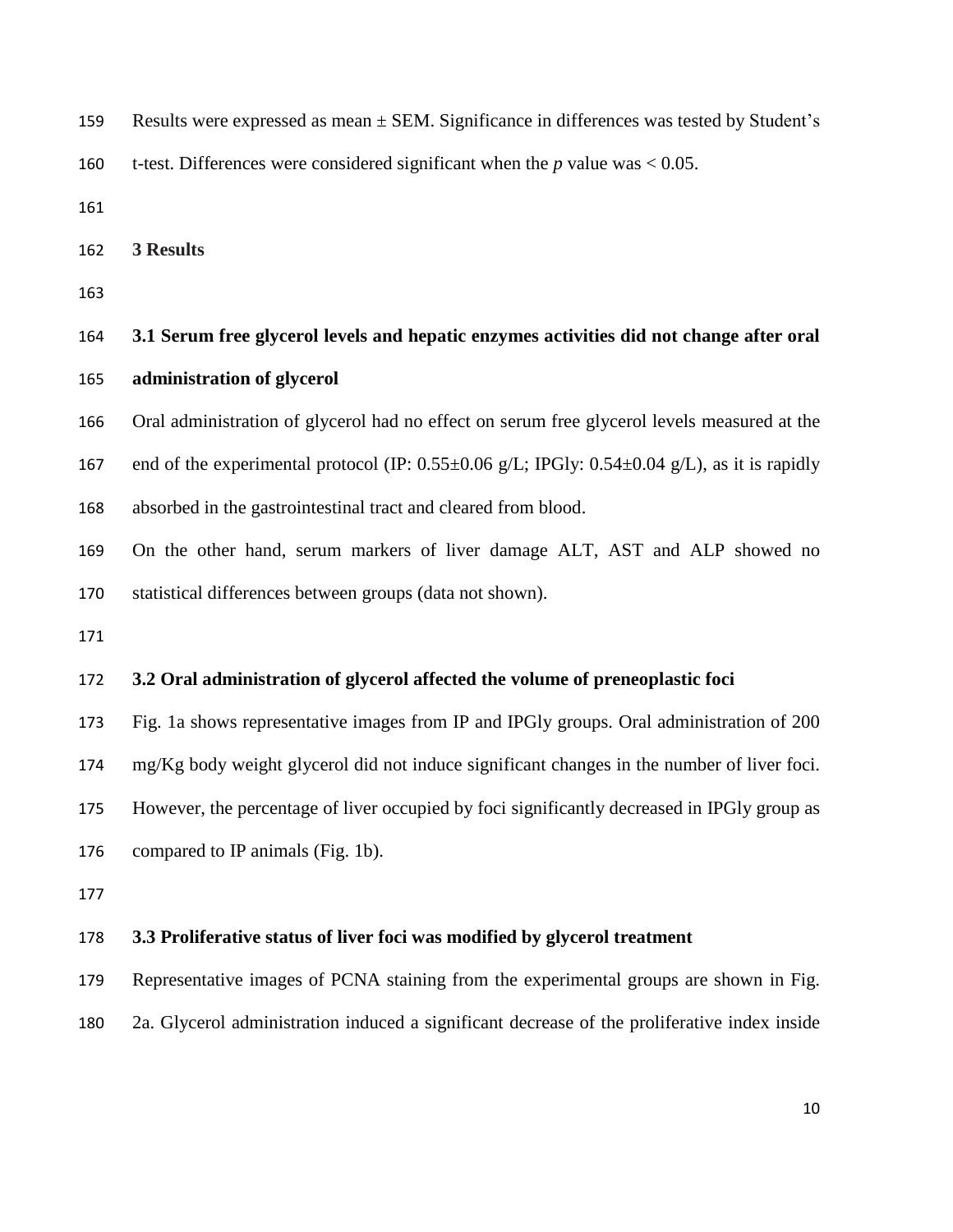the foci. However, glycerol treatment did not affect the proliferative status of the tissue surrounding the preneoplastic foci (Fig. 2b).

 Furthermore, we analyzed the percentages of preneoplastic hepatocytes in each phase of the cell cycle (Fig. 2c). Glycerol administration induced a significant increase in the percentage 185 of cells in  $G_1$  phase of the cell cycle along with a significant decrease in the percentage of cells in M phase.

# **3.4 Glycerol affected the expression of cell cycle-related proteins**

 Western blot studies revealed significant increases in the cell cycle-regulatory proteins p53 and p21 in preneoplastic livers of animals treated with glycerol (Fig. 3a and b, respectively). In addition, protein levels of cyclin D1 (Fig. 3c) and cyclin-dependent kinase 1 (cdk1, Fig. 3h) were significantly decreased in IPGly group. Glycerol administration had no effect on cyclins E, A and B neither on cdk2 (Fig. 3d, e, f and g).

## **3.5 Glycerol administration induced programmed cell death in preneoplastic livers**

 Oral administration of glycerol significantly enhanced caspase-3 activity (Fig. 4a), which indicated that programmed cell death was occurring. Also, pro-apoptotic Bax levels were increased whereas anti-apoptotic Bcl-2 levels were decreased in liver mitochondrial fractions of IPGly group (Fig. 4b). Accordingly, Bax/Bcl-2 ratio was significantly augmented in animals that received glycerol (Fig. 4c). In addition, mitochondrial levels of pro-apoptotic proteins Bad and PUMA were increased in IPGly animals (Fig. 4d and e). Finally, the release of cytochrome c into the cytosol was increased in IPGly group (Fig. 4f).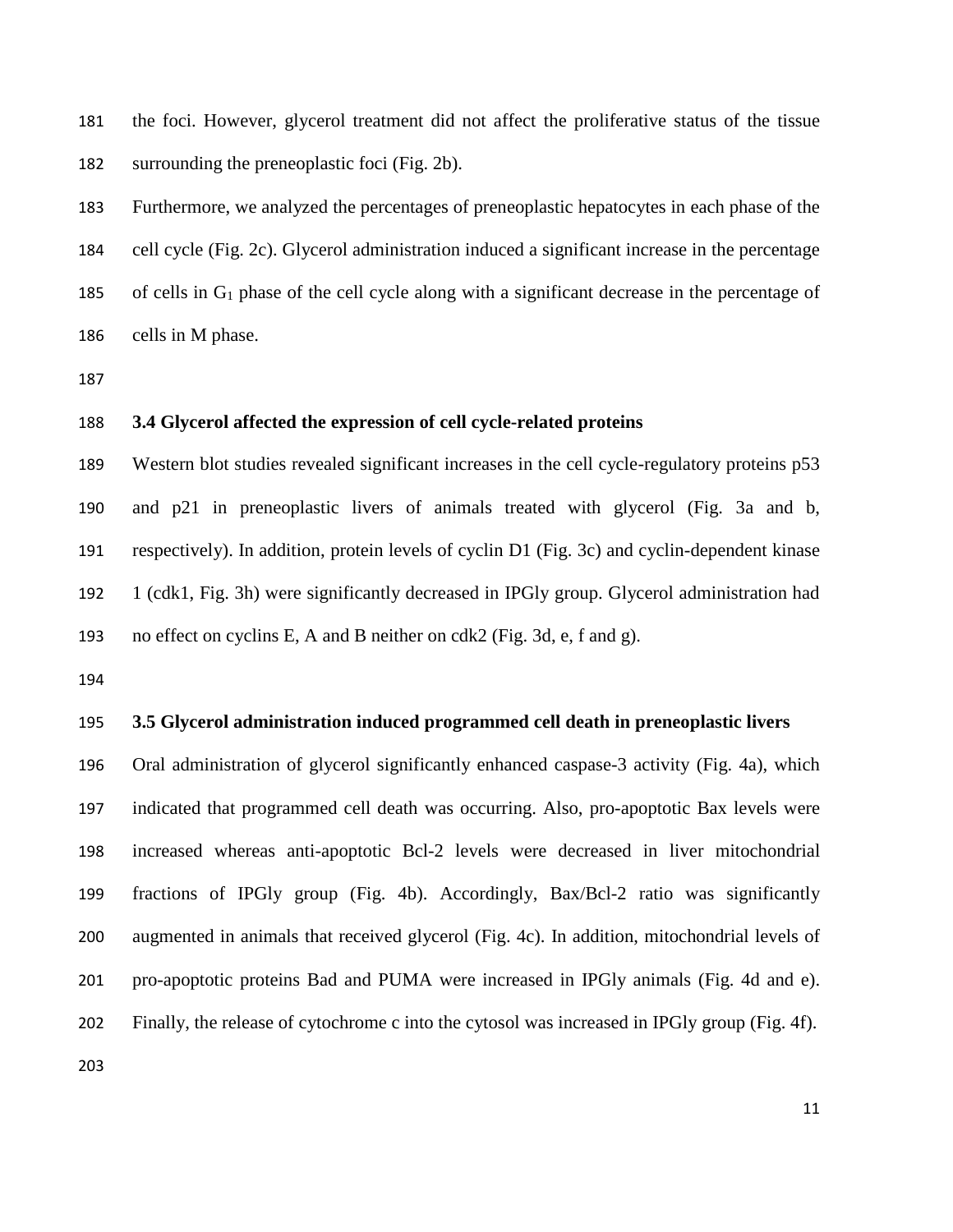### **3.6 Hepatic levels of glycerol phosphate increased after glycerol treatment**

 The first stage in hepatic glycerol metabolism is the conversion into glycerol phosphate by glycerol kinase [27]. Fig. 5 shows that hepatic glycerol phosphate levels were increased in IP animals upon oral administration of glycerol.

# **3.7 Lipid peroxidation and antioxidant capacity were modified by glycerol administration**

 It has been reported that mitochondrial metabolism of glycerol phosphate generates ROS intermediates [28, 29]. Therefore, we analyzed the amount of thiobarbituric acid reactive substances (TBARS) as a reflection of the hepatic oxidative status. As shown in Fig. 6a, glycerol administration produced a significant increase in TBARS levels compared to IP group. Also, no significant changes in GSH/GSSG ratio were observed between treatments (Fig. 6b). On the other hand, Cu/Zn SOD activity was significantly increased (Fig. 6c) and CAT activity was significantly decreased (Fig. 6d) in IPGly animals. As SOD catalyzes 218 superoxide radical dismutation into  $O_2$  and  $H_2O_2$  and CAT catalyzes the decomposition of 219 H<sub>2</sub>O<sub>2</sub> to O<sub>2</sub> and H<sub>2</sub>O, it is likely that H<sub>2</sub>O<sub>2</sub> is mainly produced during the treatment of IP animals with oral glycerol.

# **3.8 Glycerol affected JNK1/2/3 and Erk2 activation in preneoplastic livers**

 Previous studies have shown that pyruvate metabolism produces mitochondrial oxidants release which mediate c-Jun N-terminal kinase (JNK) activation [30]. Since glycerol shares structural and metabolic similarities with pyruvate, we analyzed if oxidative stress generation by glycerol metabolism in IPGly animals was able to activate JNK signaling.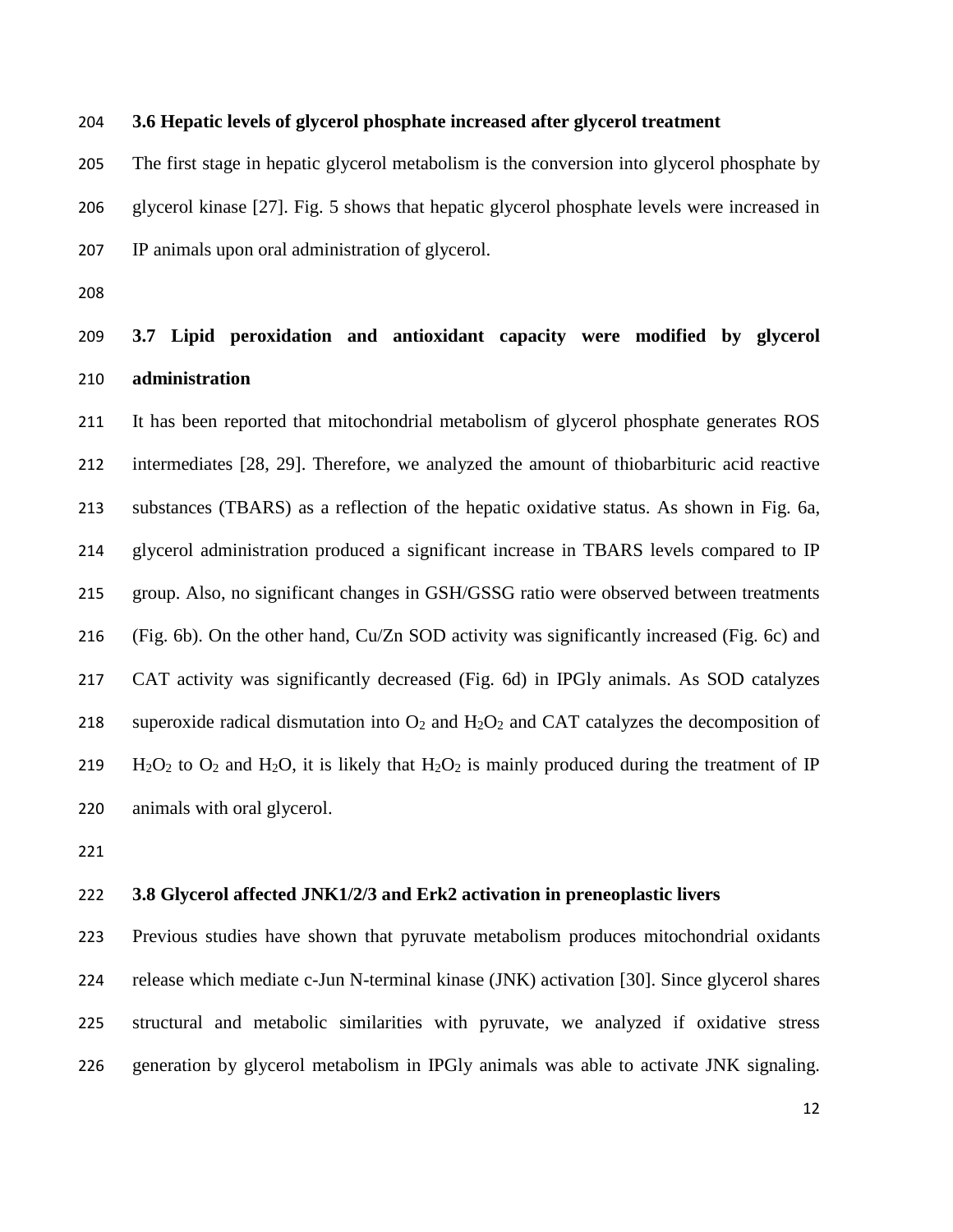Additionally, we studied extracellular-signal-regulated kinase (Erk) and protein kinase Akt activation, which are critical kinases involved in cell proliferation and apoptosis usually deregulated in HCC [31]. The levels of total and activated (phosphorylated) kinases in liver homogenates were measured by western blot and the phosphorylated/total kinase ratios were calculated. As seen in Fig. 7a, there was a significant increase in the p-JNK/JNK ratio (for the three isoforms) in glycerol-treated animals. In addition, there was a significant diminution in the p-Erk2/Erk2 ratio, with no changes in the activation of Erk1 isoform in IPGly group (Fig. 7b). Finally, p-Akt/Akt ratio showed no differences between the experimental groups (Fig. 7c).

#### **4 Discussion**

 In the present study we tested the potential antiproliferative effect of oral glycerol supplementation in early liver carcinogenesis and also explored the mechanisms by which glycerol exerts such effect.

 The selected dose was based in a previous study in rats which evaluated the effect of oral pure glycerol as a food supplement [4]. We observed that serum markers of liver function did not change in IP animals treated with 200 mg/Kb body weight glycerol, in accordance with the unaffected metabolic parameters previously reported. Furthermore, we used an intermittent regimen of administration, as previously reported for quercetin in our experimental model of liver preneoplasia [16].

 The analysis of number and size of proliferative lesions clearly showed that glycerol administration induces a reduction in the development of liver foci, without affecting the number of initiated cells that clonally expand to generate preneoplastic lesions, but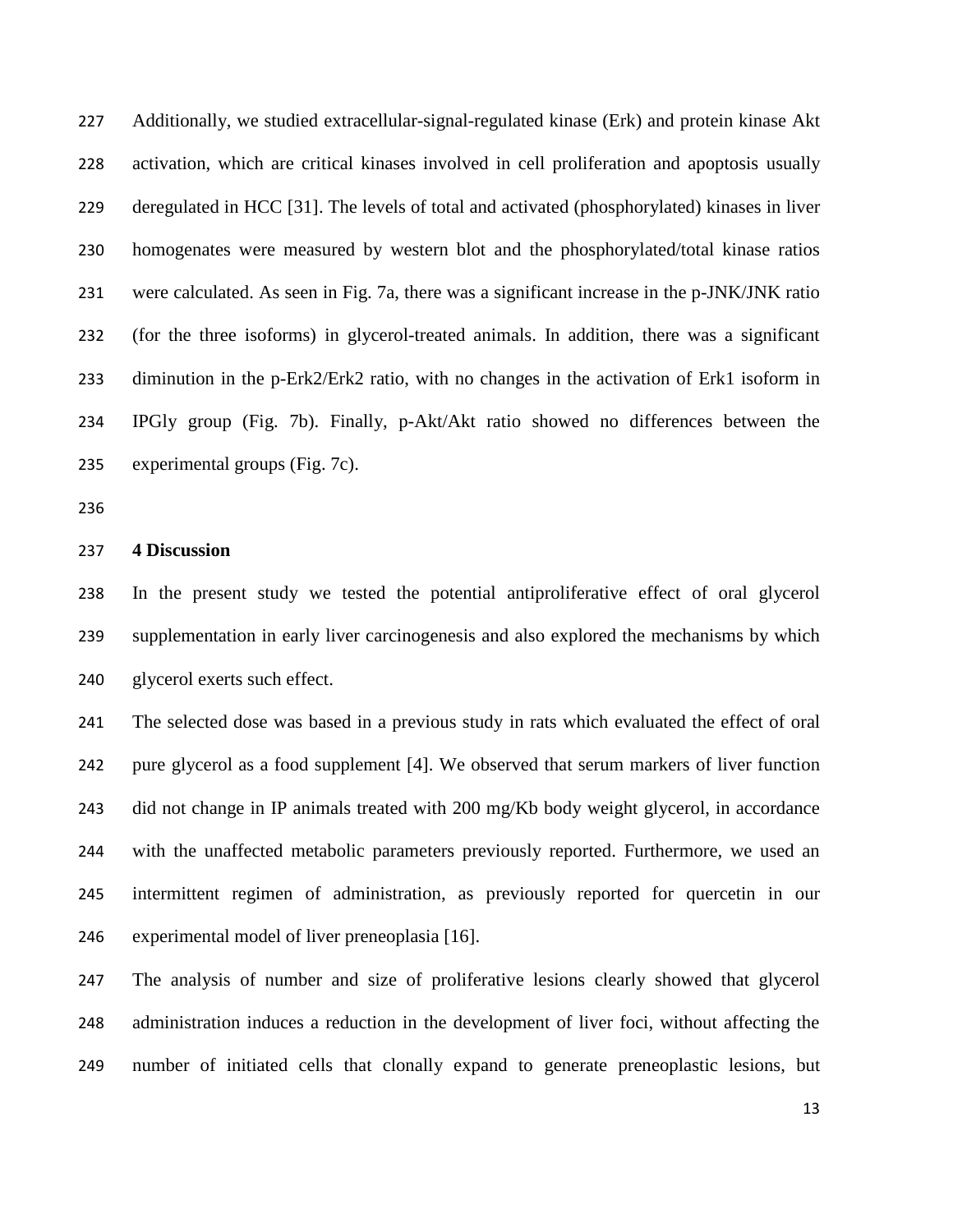reducing the growth rate of these clones instead. Accordingly, the study of the proliferative status of liver foci indicates that a lower number of hepatocytes are entering into the cell cycle in glycerol-treated rats. Our results show that glycerol action seems to be specific for preneoplastic hepatocytes. Experiments in control (non IP) rats showed that glycerol administration did not affect serum liver damage markers, it kept normal hepatic architecture and it did not affect PCNA staining (data not shown), showing that glycerol exerts its actions in hepatocytes primed to proliferate rather than in quiescent liver cells, in line with previous findings on regenerating rat livers [10].

 Induction of p53 results in increased p21 protein levels, a critical regulator of cell cycle arrest [32]. Although we did not deepen the study of the mechanisms involved in p53 and p21 activation, the increased expression of these proteins in liver tissue of IPGly animals support both the antiproliferative and the proapoptotic phenomena observed in this experimental group. The decrease in cyclin D1 protein levels in glycerol-treated rats is in line with the accumulation of preneoplastic cells in G<sup>1</sup> phase. We have also observed that glycerol produces a clear decrease in mitosis, most likely induced by the decrease of cdk1 protein, a fact that does not favor cyclin B/cdk1 complex formation necessary for the cell to enter into the M phase of cell cycle.

 Dysregulation of the balance between proliferation and apoptosis defines a pro-tumorigenic basis in hepatocarcinogenesis [33]. Consequently, targeting one or both of these features may result in a reduced tumor development. In this context, increased caspase-3 activity in IPGly animals indicates that apoptosis is enhanced after treatment. Furthermore, glycerol increases mitochondrial Bax/Bcl-2 ratio and Bad and PUMA pro-apoptotic proteins expression, together with the release of cytochrome c into the cytosol [34]. Collectively,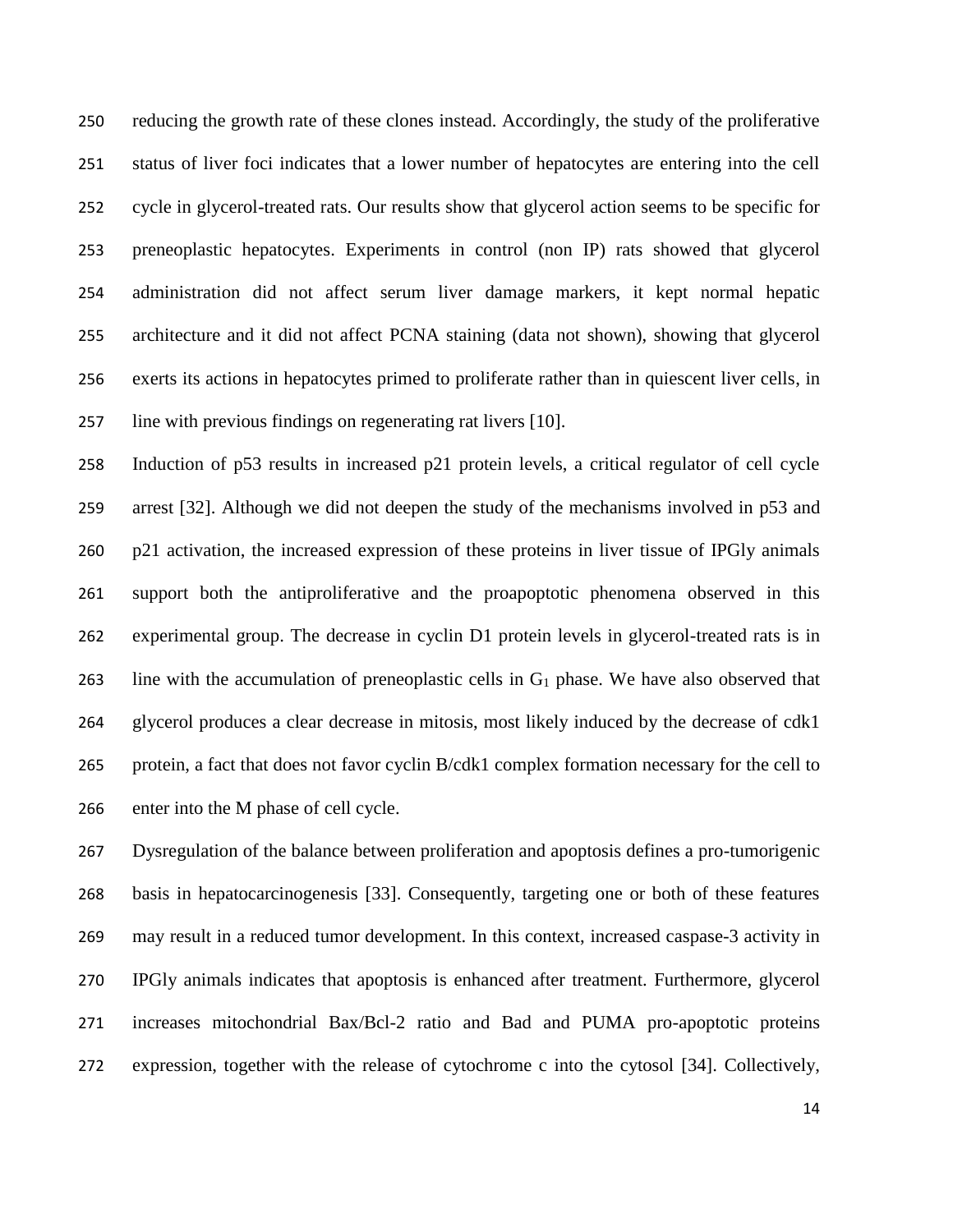these results support the notion that oral glycerol administration induces apoptosis in preneoplastic livers and that the mitochondria is implicated in this phenomenon. Although apoptosis may be initiated in any phase of the cell cycle, most cells undergo apoptosis primarily in the G1 phase, indicating a direct connection between apoptosis and proliferation. This relationship is explained by the presence of many cell cycle regulators/apoptosis inducers such as p53, operating at the G1/S checkpoint [35]. Consequently, it can be assumed that glycerol induces a cell cycle blockage in order to favor the apoptotic process which would be its ultimate effect to reduce the foci development.

 After oral ingestion, glycerol is mainly taken up by the liver and converted into glycerol phosphate by glycerol kinase. Once phosphorylated, it is mostly oxidized by glycerol-3- phosphate dehydrogenase to dihydroxyacetone phosphate [27]. It has been demonstrated that oxidation of glycerol phosphate induces mitochondrial ROS formation, both in normal and in pathophysiological conditions. One of the main ROS generated during glycerol phosphate metabolism is hydrogen peroxide, as demonstrated in isolated mitochondria from different tissues, including hepatic tissue [29, 36]. The study of lipid peroxidation and antioxidant enzymes activities showed that glycerol phosphate metabolism induces production of ROS in our experimental model. Although hepatic levels of hydrogen peroxide were not directly measured, the profile of changes in SOD and CAT activities between the experimental groups supports the hypothesis that this molecule is primarily being produced during glycerol treatment.

 It has been established that metabolic hydrogen peroxide functions as a central hub in redox signaling in major processes such as proliferation and cell death [37]. One link between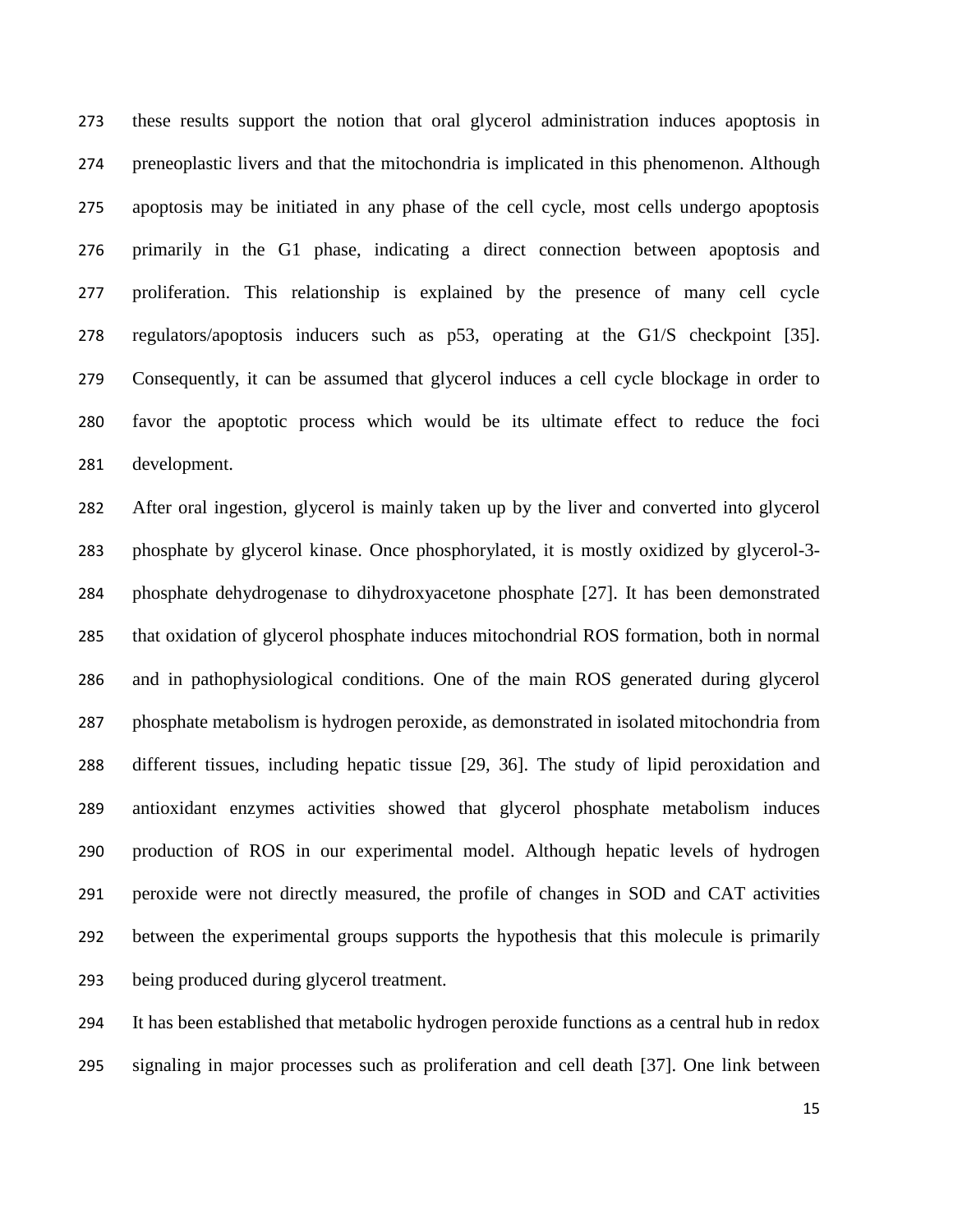oxidative stress signaling and proliferation/cell death processes is p53 induction by ROS. Another possible connection is ROS-induced modulation of kinases such as JNK, Erk and Akt. JNK signaling is activated in liver tissue of IPGly animals, supporting the well- established role of ROS-induced JNK signaling in apoptotic cell death [38]. Despite we did not observe any changes in activated Erk1 and Akt levels, Erk2 signaling is inhibited in glycerol-treated rats. In line with this finding, it has been reported that glycerol has a stimulating effect on the phosphatase activity that specifically induces Erk2 inactivation [39]. Moreover, Erk activation is also required for G1/S transition via enhanced cyclin D1 synthesis [40].

 A recent study of energy metabolism in HCC shows a depression of glycerol phosphate and other energy metabolites concentrations within the tumor [41]. These data indicate that tumor metabolism turns from mitochondrial oxidation to aerobic glycolysis. Furthermore, based in the present findings, we hypothesize that tumoral cells attempt to avoid glycerol phosphate accumulation as a strategy to evade the effects of this metabolite in their growth rate.

# **5 Conclusion**

 Our results provide original data concerning the preventive actions of glycerol during the early development of liver cancer. Our postulated mechanism is schematized in Fig. 8. Briefly, glycerol is taken up by preneoplastic hepatocytes and converted into glycerol phosphate. Then, glycerol phosphate undergoes oxidative metabolism inducing mitochondrial oxidative stress generation. ROS act as intracellular messengers, producing p53 activation and changes in JNK and Erk signaling. These phenomena induce cell cycle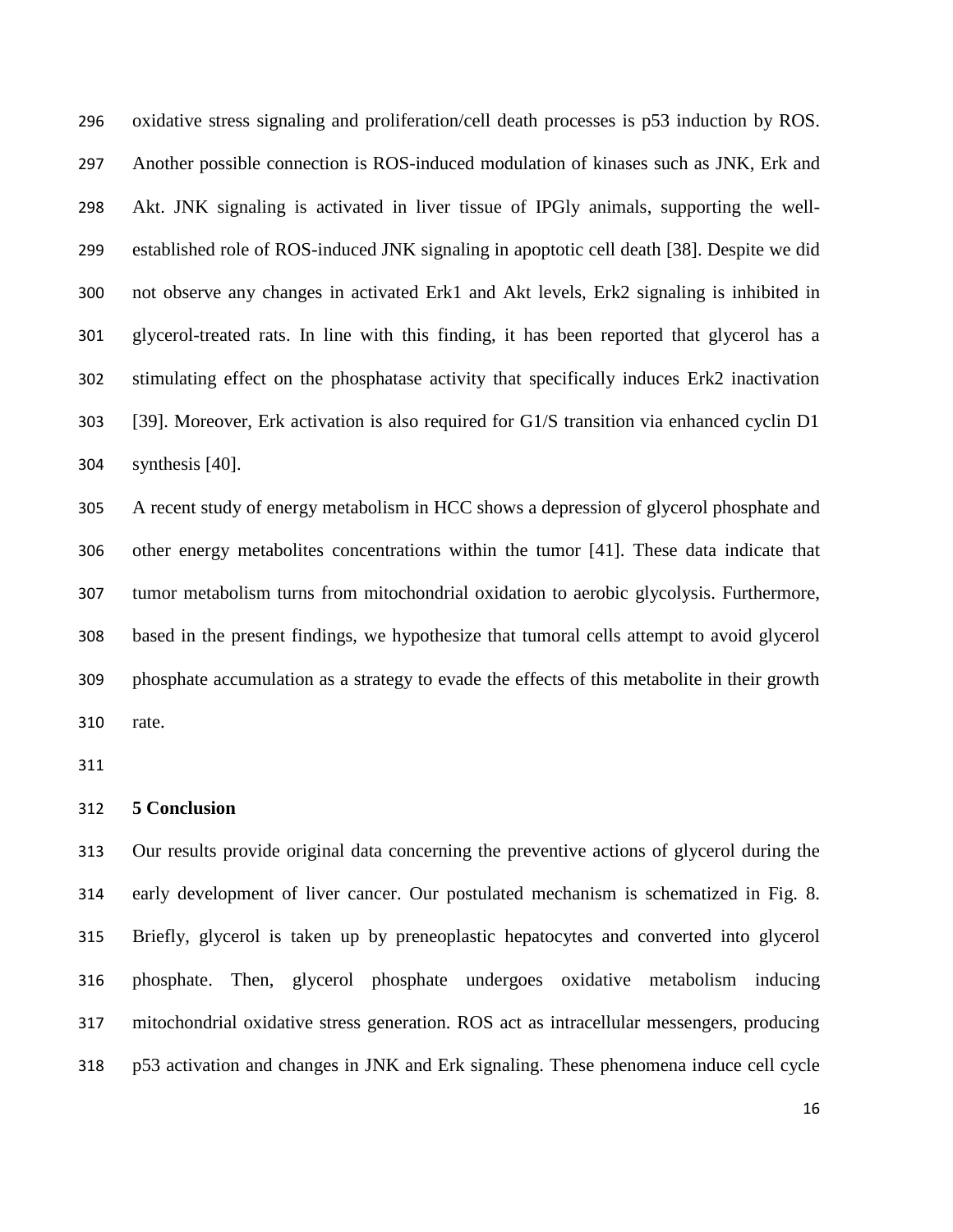arrest and mitochondrial apoptotic cell death that finally conduct to a reduction of liver lesions. Additional experiments using knockdown and knockout techniques might be useful to confirm the proposed mechanism of action of glycerol in the initial development of liver lesions.

 This study is the first one to show a foci volume decreasing role of glycerol in the liver of rats with hepatic preneoplasia. It is interesting to note that despite oral glycerol consumption is innocuous and it is considered an "almost inert" molecule; glycerol exerts its effects in a ROS-dependent manner, leading to cell cycle arrest and increased cell death. The effect of glycerol administration on advanced stages of hepatic carcinogenesis is a mandatory step in the study of glycerol anti-proliferative effects. The results presented in this paper pave the way for a better understanding of natural and risk-free molecules that applied in patients with liver chronic diseases, have the potential to decrease morbidity and improve the quality of life for these patients.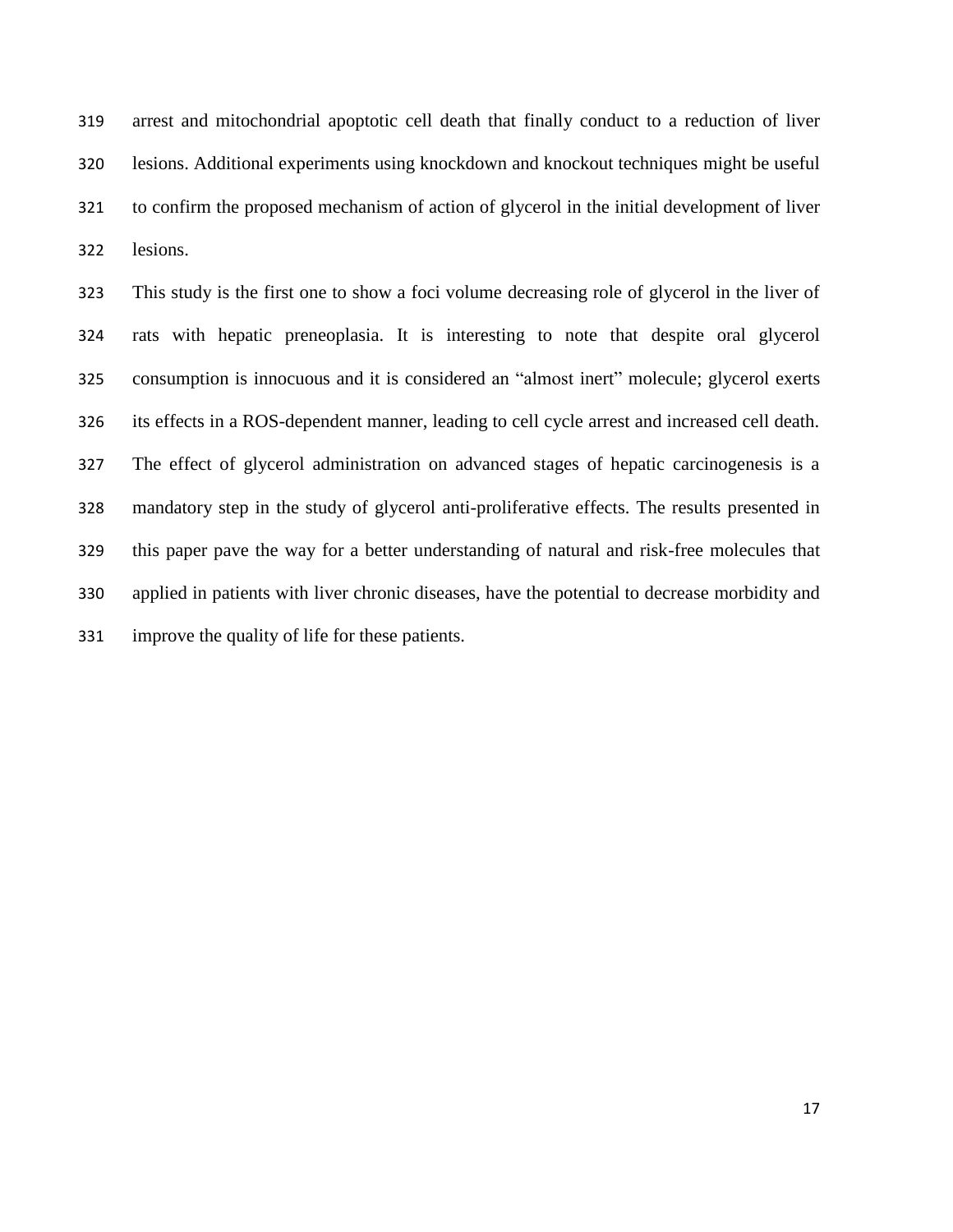**Ethical standards**: animal studies were performed according to the NIH "Guide for the Care and Use of Laboratory Animals" (Publication no. 25-28, revised 1996) and approved by the local animal care and use committee (Permission 6060/234, Facultad de Ciencias Bioquímicas y Farmacéuticas, UNR).

**Conflict of interest statement:** The authors declare that they have no conflict of interest.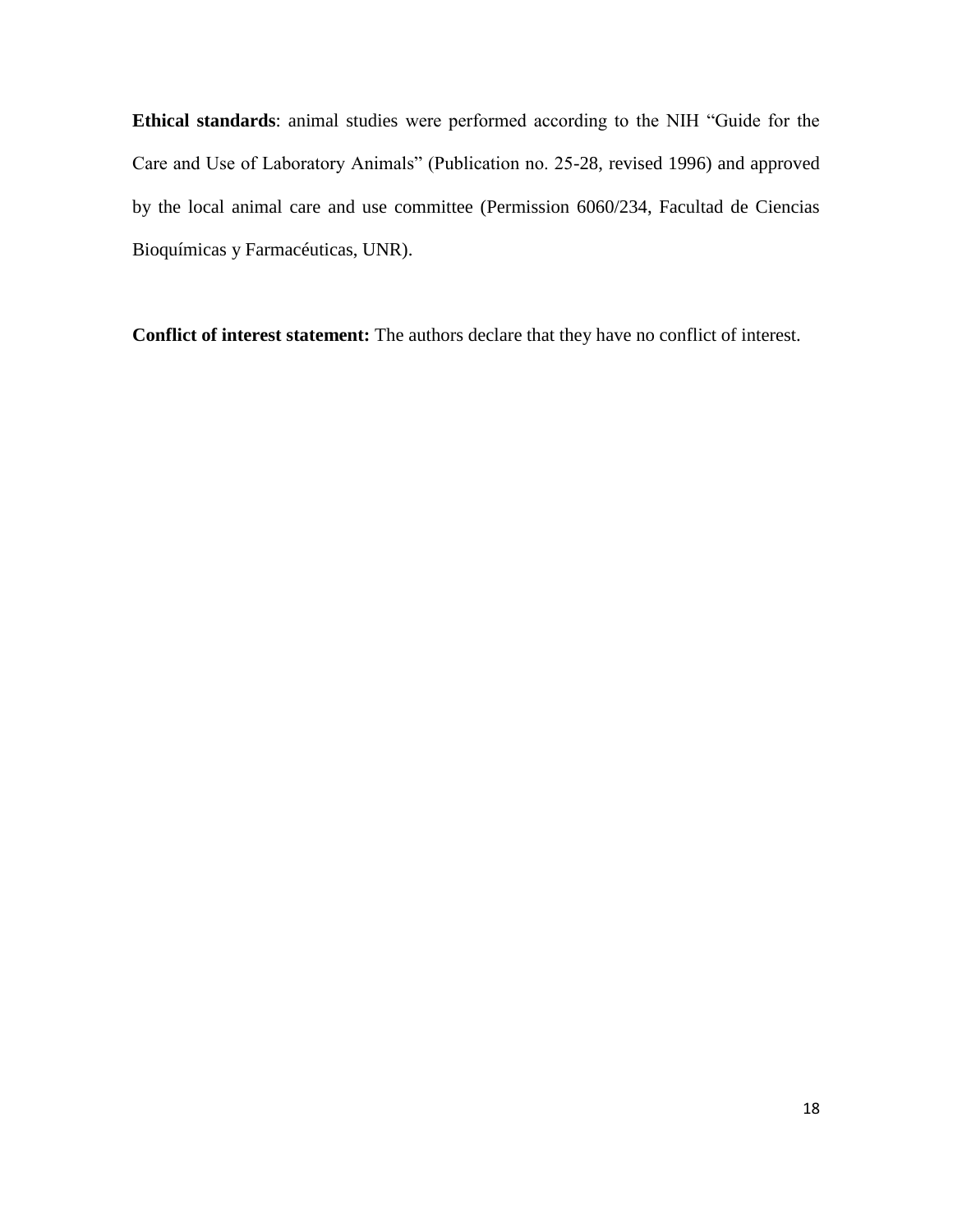## **6 References**

- 1. Pagliaro M (2008) The future of glycerol : new uses of a versatile raw material. Royal Society of Chemistry, Cambridge
- 2. Quispe CAG, Coronado CJR, Carvalho Jr. JA (2013) Glycerol: Production, consumption, prices, characterization and new trends in combustion. Renew Sustain Energy Rev 27:475–493. doi: 10.1016/j.rser.2013.06.017
- 3. Ayoub M, Abdullah AZ (2012) Critical review on the current scenario and significance of crude glycerol resulting from biodiesel industry towards more sustainable renewable energy industry. Renew Sustain Energy Rev 16:2671–2686. doi: 10.1016/j.rser.2012.01.054
- 4. Lisenko KG, Andrade EF, Lobato R V., et al (2015) Metabolic parameters in rats receiving different levels of oral glycerol supplementation. J Anim Physiol Anim Nutr (Berl) 99:265–272. doi: 10.1111/jpn.12217
- 5. Patlar S, Yalçin H, Boyali E (2012) The effect of glycerol supplements on aerobic and anaerobic performance of athletes and sedentary subjects. J Hum Kinet 34:69– 79. doi: 10.2478/v10078-012-0065-x
- 6. Frank MS, Nahata MC, Hilty MD (1981) Glycerol: a review of its pharmacology, pharmacokinetics, adverse reactions, and clinical use. Pharmacotherapy 1:147–60.
- 7. Gwer S, Gatakaa H, Mwai L, et al (2010) The role for osmotic agents in children with acute encephalopathies: a systematic review. BMC Pediatr 10:23. doi: 10.1186/1471-2431-10-23
- 8. Wiebe JP, Dinsdale CJ (1991) Inhibition of cell proliferation by glycerol. Life Sci 48:1511–7.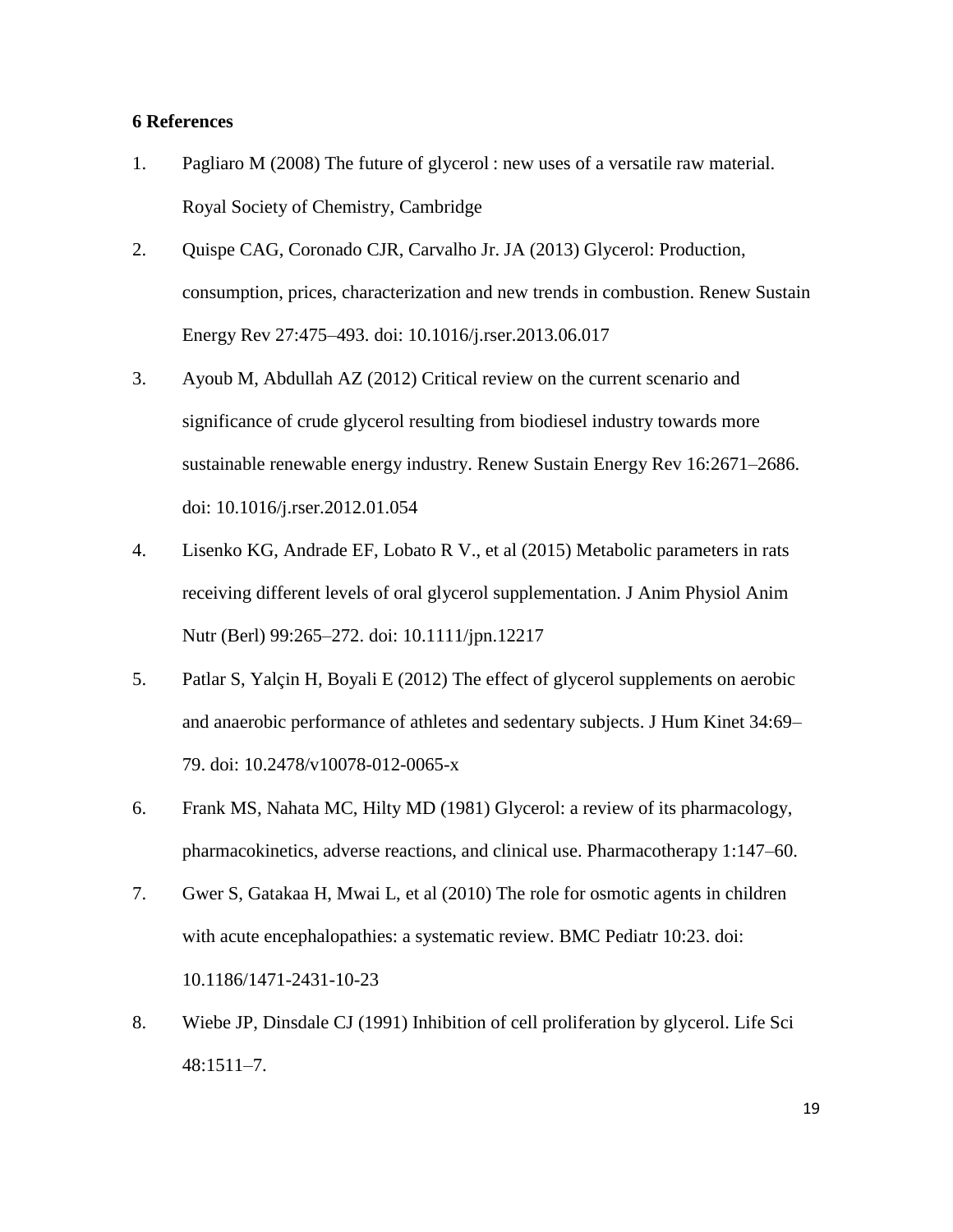- 9. Traudt CM, McPherson RJ, Studholme C, et al (2014) Systemic glycerol decreases neonatal rabbit brain and cerebellar growth independent of intraventricular hemorrhage. Pediatr Res 75:389–94. doi: 10.1038/pr.2013.236
- 10. Sugiyama N, Mizuguchi T, Aoki T, et al (2002) Glycerol suppresses proliferation of rat hepatocytes and human HepG2 cells. J Surg Res 103:236–42. doi: 10.1006/jsre.2002.6367
- 11. Maluccio M, Covey A (2012) Recent progress in understanding, diagnosing, and treating hepatocellular carcinoma. CA Cancer J Clin 62:394–9. doi: 10.3322/caac.21161
- 12. Su Q, Benner A, Hofmann WJ, et al (1997) Human hepatic preneoplasia: phenotypes and proliferation kinetics of foci and nodules of altered hepatocytes and their relationship to liver cell dysplasia. Virchows Arch 431:391–406.
- 13. Bannasch P (2012) Glycogenotic hepatocellular carcinoma with glycogen-groundglass hepatocytes: a heuristically highly relevant phenotype. World J Gastroenterol 18:6701–8. doi: 10.3748/wjg.v18.i46.6701
- 14. De Luján Alvarez M, Cerliani JP, Monti J, et al (2002) The in vivo apoptotic effect of interferon alfa-2b on rat preneoplastic liver involves bax protein. Hepatology 35:824–833.
- 15. Imai T, Masui T, Ichinose M, et al (1997) Reduction of glutathione S-transferase Pform mRNA expression in remodeling nodules in rat liver revealed by in situ hybridization. Carcinogenesis 18:545–51.
- 16. Casella ML, Parody JP, Ceballos MP, et al (2014) Quercetin prevents liver carcinogenesis by inducing cell cycle arrest, decreasing cell proliferation and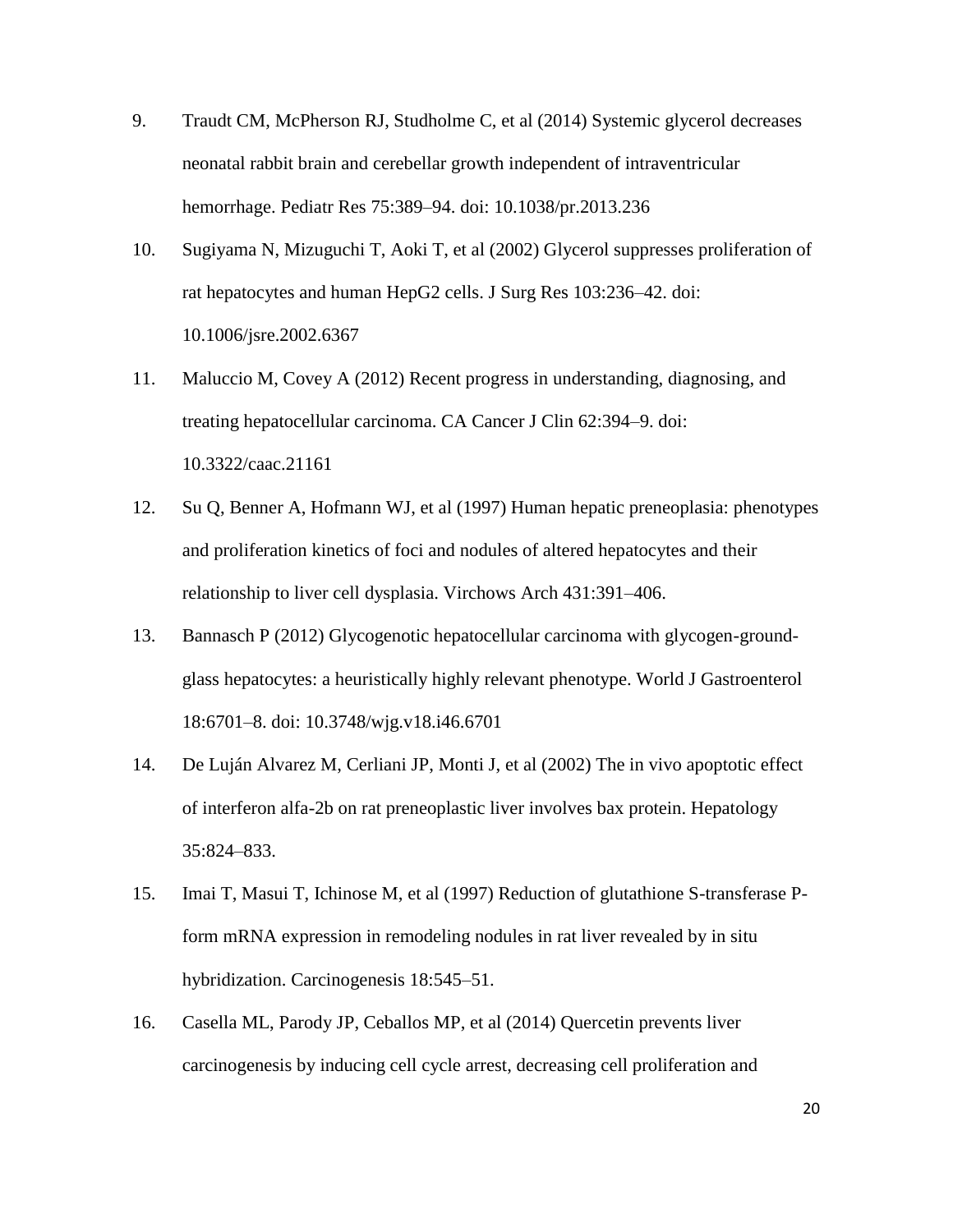enhancing apoptosis. Mol Nutr Food Res 58:289–300. doi: 10.1002/mnfr.201300362

- 17. Saltikov S (1967) A Stereological Method for Measuring the Specific Surface Area of Metallic Powders. In: Elias H (ed) Stereology. Springer Berlin Heidelberg, Berlin, Heidelberg, pp 63–64
- 18. Greenwell A, Foley JF, Maronpot RR (1991) An enhancement method for immunohistochemical staining of proliferating cell nuclear antigen in archival rodent tissues. Cancer Lett 59:251–6.
- 19. Pritchard MT, Malinak RN, Nagy LE, et al (2011) Early growth response (EGR)-1 is required for timely cell-cycle entry and progression in hepatocytes after acute carbon tetrachloride exposure in mice. Am J Physiol Gastrointest Liver Physiol 300:G1124- 31. doi: 10.1152/ajpgi.00544.2010
- 20. Morita S, Ueda K, Kitagawa S (2009) Enzymatic measurement of phosphatidic acid in cultured cells. J Lipid Res 50:1945–52. doi: 10.1194/jlr.D900014-JLR200
- 21. Popov B, Gadjeva V, Valkanov P, et al (2003) Lipid peroxidation, superoxide dismutase and catalase activities in brain tumor tissues. Arch Physiol Biochem 111:455–9. doi: 10.3109/13813450312331342328
- 22. Ohkawa H, Ohishi N, Yagi K (1979) Assay for lipid peroxides in animal tissues by thiobarbituric acid reaction. Anal Biochem 95:351–8.
- 23. Tietze F (1969) Enzymic method for quantitative determination of nanogram amounts of total and oxidized glutathione: applications to mammalian blood and other tissues. Anal Biochem 27:502–22.
- 24. Donahue JL, Okpodu CM, Cramer CL, et al (1997) Responses of Antioxidants to Paraquat in Pea Leaves (Relationships to Resistance). Plant Physiol 113:249–257.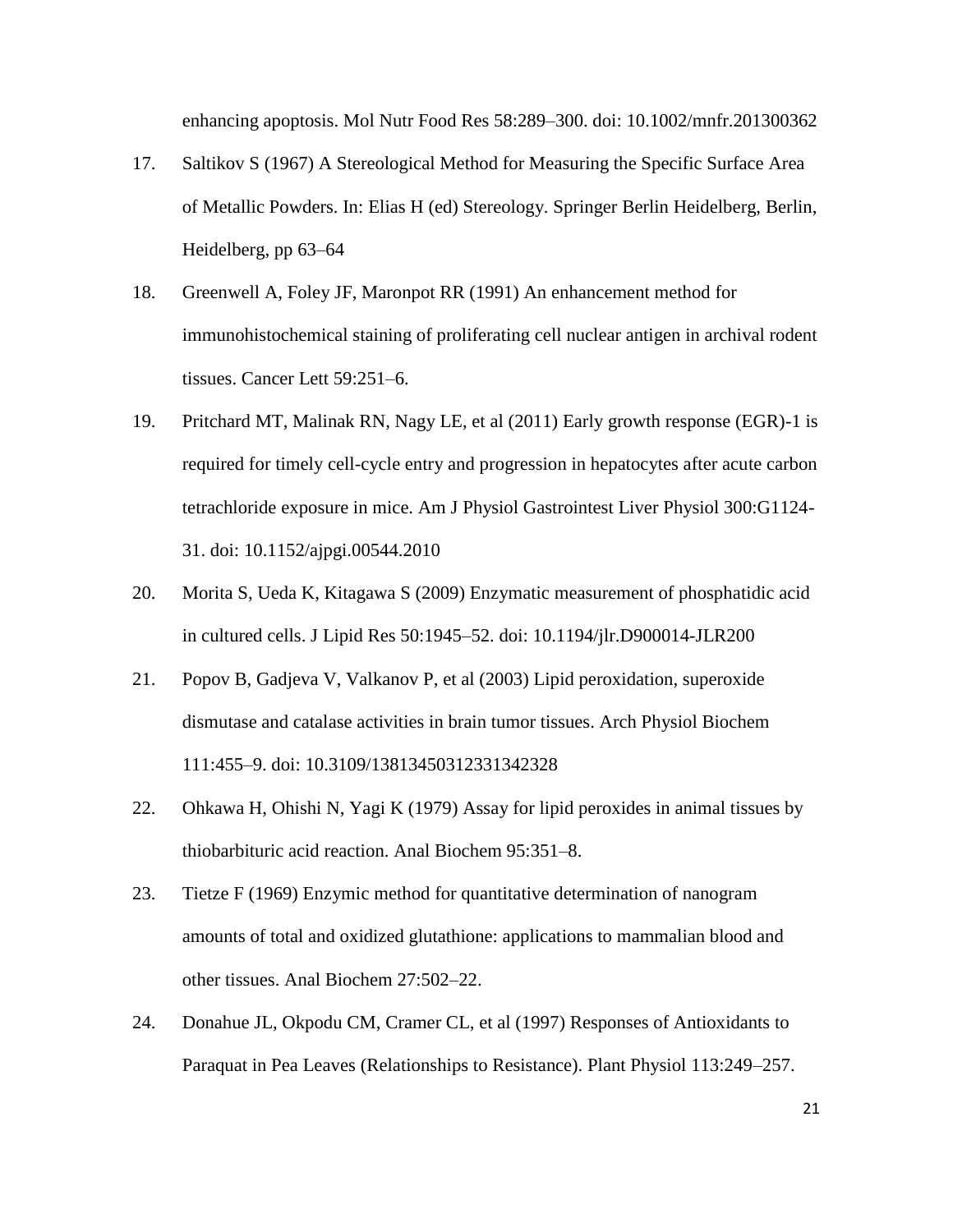- 25. Quiroga AD, Alvarez M de L, Parody JP, et al (2007) Involvement of reactive oxygen species on the apoptotic mechanism induced by IFN-alpha2b in rat preneoplastic liver. Biochem Pharmacol 73:1776–85. doi: 10.1016/j.bcp.2007.02.007
- 26. Lowry OH, Rosebrough NJ, Farr AL, Randall RJ (1951) Protein measurement with the Folin phenol reagent. J Biol Chem 193:265–75.
- 27. Lundquist F, Tygstrup N, Winkler K, Jensen KB (1965) Glycerol metabolism in the human liver: inhibition by ethanol. Science 150:616–7.
- 28. Tretter L, Takacs K, Hegedus V, Adam-Vizi V (2007) Characteristics of alphaglycerophosphate-evoked H2O2 generation in brain mitochondria. J Neurochem 100:650–63. doi: 10.1111/j.1471-4159.2006.04223.x
- 29. Orr AL, Quinlan CL, Perevoshchikova I V., Brand MD (2012) A refined analysis of superoxide production by mitochondrial sn-glycerol 3-phosphate dehydrogenase. J Biol Chem 287:42921–42935. doi: 10.1074/jbc.M112.397828
- 30. Nemoto S, Takeda K, Yu ZX, et al (2000) Role for mitochondrial oxidants as regulators of cellular metabolism. Mol Cell Biol 20:7311–7318. doi: 10.1128/MCB.20.19.7311-7318.2000
- 31. Fabregat I (2009) Dysregulation of apoptosis in hepatocellular carcinoma cells. World J Gastroenterol 15:513–20.
- 32. Perkins ND (2002) Not just a CDK inhibitor: regulation of transcription by p21(WAF1/CIP1/SDI1). Cell Cycle 1:39–41.
- 33. Fabregat I, Roncero CC, Fernández M, Fern??ndez M (2007) Survival and apoptosis: A dysregulated balance in liver cancer. Liver Int 27:155–62. doi: 10.1111/j.1478-3231.2006.01409.x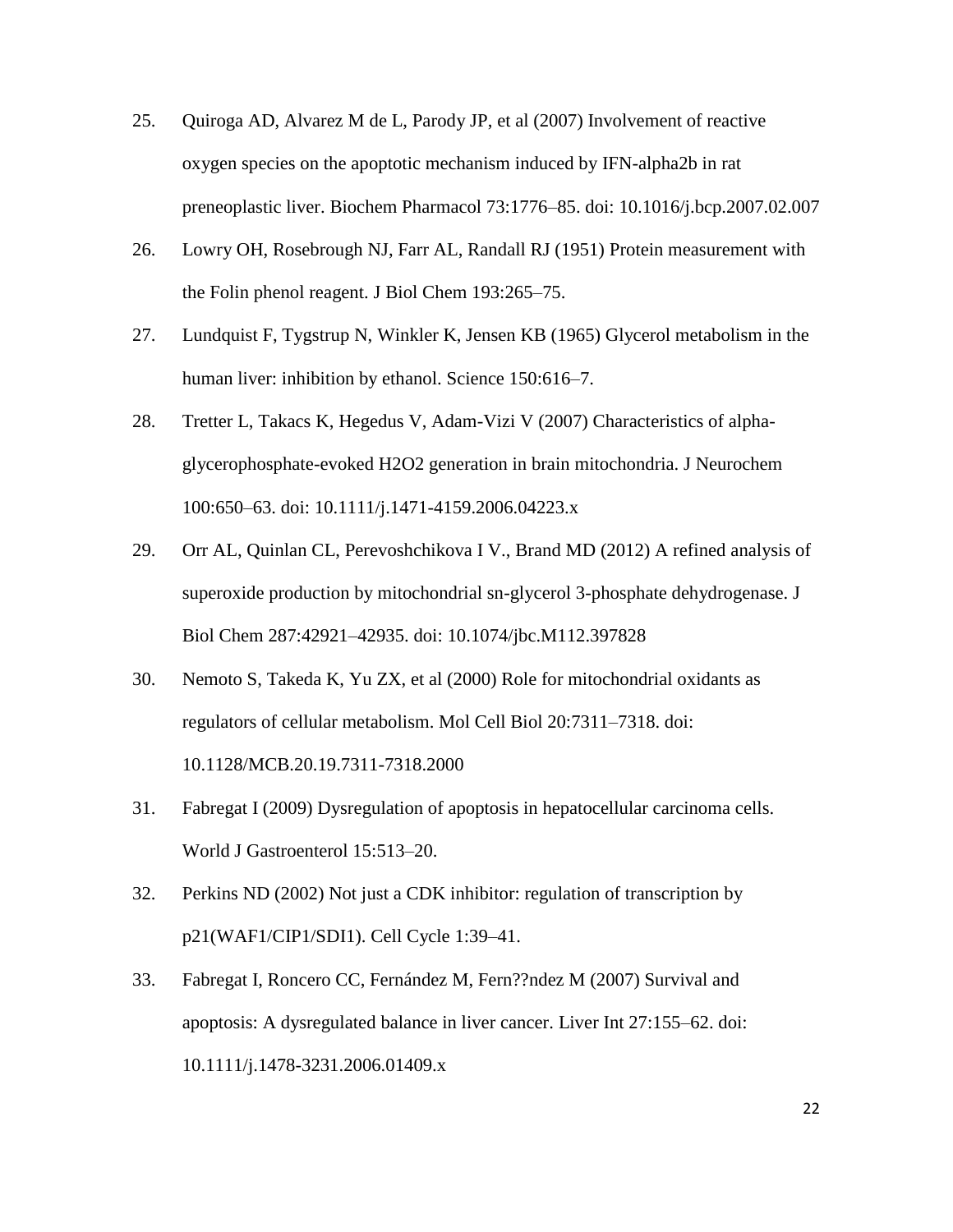- 34. Correia C, Lee S-H, Meng XW, et al (2015) Emerging understanding of Bcl-2 biology: Implications for neoplastic progression and treatment. Biochim Biophys Acta - Mol Cell Res 1853:1658–1671. doi: 10.1016/j.bbamcr.2015.03.012
- 35. Chen J (2016) The Cell-Cycle Arrest and Apoptotic Functions of p53 in Tumor Initiation and Progression. Cold Spring Harb Perspect Med 6:a026104. doi: 10.1101/cshperspect.a026104
- 36. Jesina P, Kholová D, Bolehovská R, et al (2004) Glycerophosphate-dependent hydrogen peroxide production by rat liver mitochondria. Physiol Res 53:305–10.
- 37. Sies H (2014) Role of metabolic H2O2 generation: Redox signaling and oxidative stress. J Biol Chem 289:8735–8741. doi: 10.1074/jbc.R113.544635
- 38. Shen H-M, Liu Z (2006) JNK signaling pathway is a key modulator in cell death mediated by reactive oxygen and nitrogen species. Free Radic Biol Med 40:928–39. doi: 10.1016/j.freeradbiomed.2005.10.056
- 39. Tonks NK (2013) Protein tyrosine phosphatases from housekeeping enzymes to master regulators of signal transduction. FEBS J 280:346–378. doi: 10.1111/febs.12077
- 40. Murphy LO, Smith S, Chen R-H, et al (2002) Molecular interpretation of ERK signal duration by immediate early gene products. Nat Cell Biol 4:556–64. doi: 10.1038/ncb822
- 41. Beyoğlu D, Imbeaud S, Maurhofer O, et al (2013) Tissue metabolomics of hepatocellular carcinoma: tumor energy metabolism and the role of transcriptomic classification. Hepatology 58:229–38. doi: 10.1002/hep.26350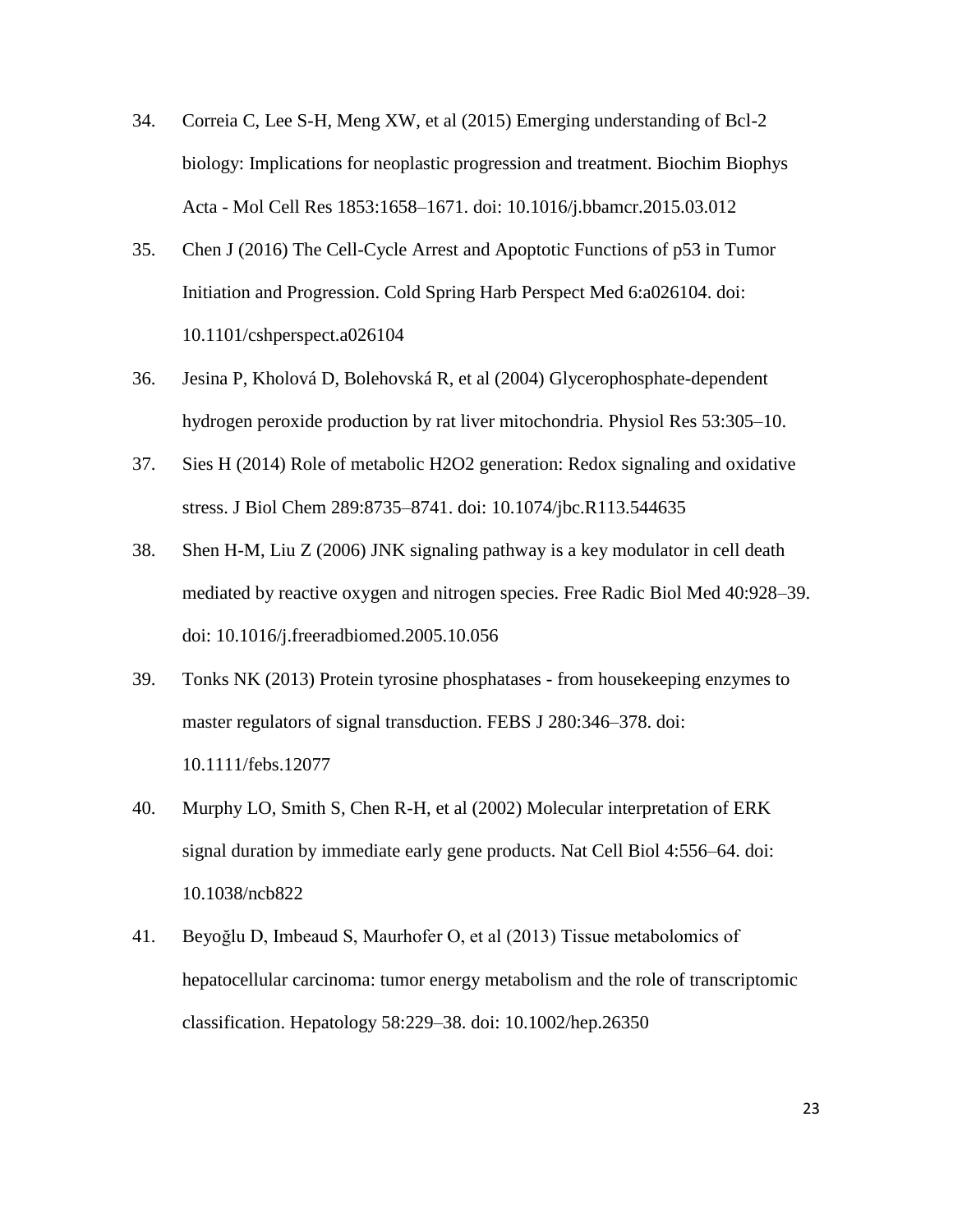#### **Figure legends**

**Fig. 1** Effect of oral glycerol administration on number and volume of liver preneoplastic foci. (**a**) Representative images of rGST P-positive preneoplastic foci obtained by confocal microscopy (objective: 10X). (**b**) Changes in number of foci per liver and volume percentage of liver occupied by preneoplastic lesions are represented for IP and IPGly groups. IP: rats with liver preneoplasia; IPGly: IP rats treated with 200 mg/Kg body weight glycerol. Data are expressed as mean  $\pm$  SEM; n = 6. \**p*< 0.05 vs. IP

**Fig. 2** Effect of oral administration of glycerol on the proliferative status of liver foci. (**a**) Representative images of proliferating cell nuclear antigen (PCNA)-positive cells obtained by optical microscopy (objective: 20X). (**b**) Changes in the proliferative index in the foci and the surrounding tissue. (**c**) Determination of the percentage of preneoplastic hepatocytes in each phase of the cell cycle. IP: rats with liver preneoplasia; IPGly: IP rats treated with 200 mg/Kg body weight glycerol. Data are expressed as mean  $\pm$  SEM; n = 6. \**p*< 0.05 vs. IP

**Fig. 3** Effect of oral administration of glycerol on the expression of cell cycle-related proteins. Western blot analysis of: (**a**) p53, (**b**) p21, (**c**) cyclin D1, (**d**) cyclin E, (**e**) cyclin A, (**f**) cyclin B1, (**g**) cyclin-dependent kinase 2 (cdk2), and (**h**) cdk1. β-actin was detected as loading control. IP: rats with liver preneoplasia; IPGly: IP rats treated with 200 mg/Kg body weight glycerol. Densitometric analysis was performed and data are expressed as percentage of IP group (arbitrarily considered 100%) and are mean  $\pm$  SEM; n =6 (**a**, **b**, **c**, **g** and **h**) or 4 (**e** and **f**). \**p*< 0.05 vs. IP

24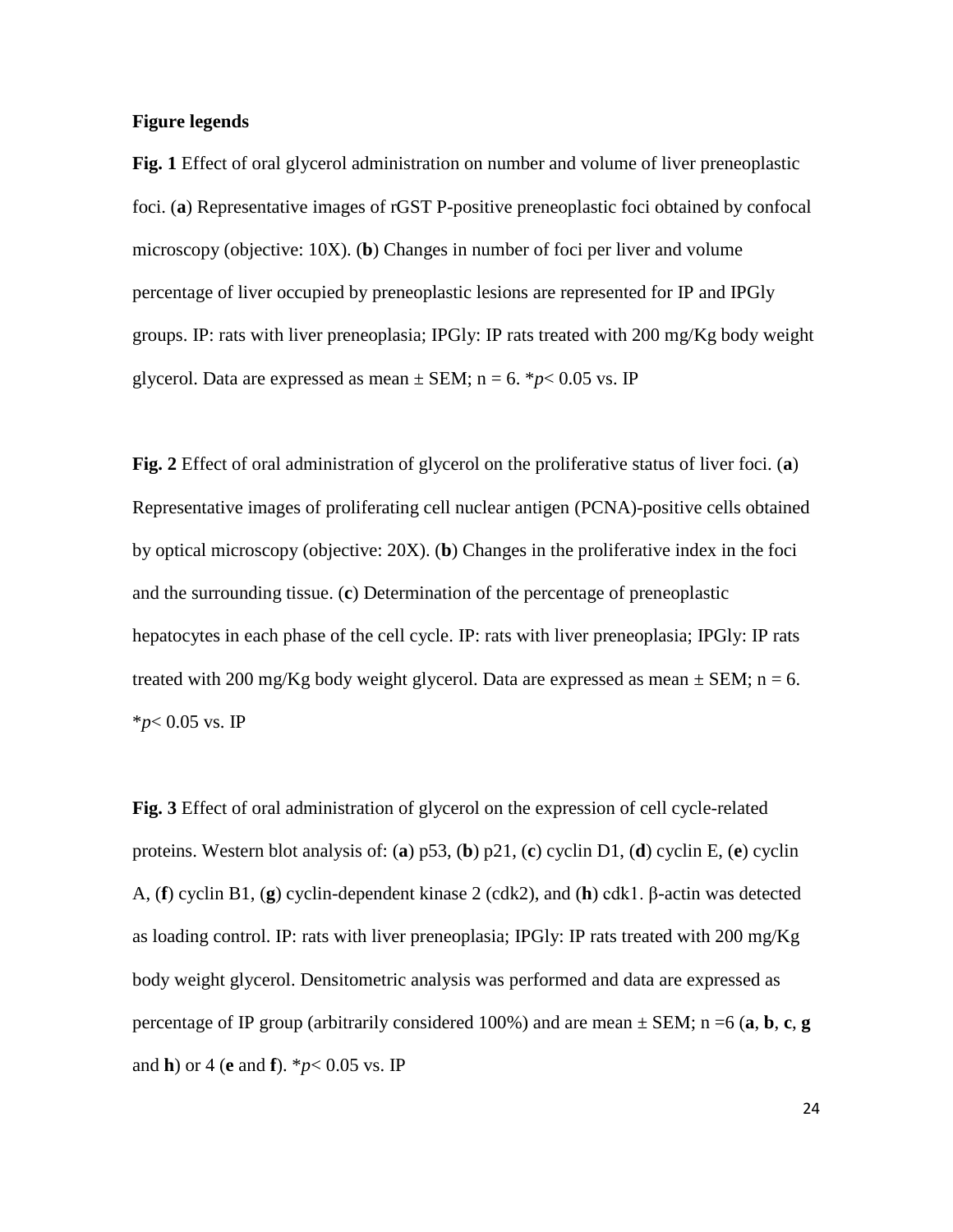**Fig. 4** Effect of oral administration of glycerol on apoptotic cell death. (**a**) Caspase-3 activity was determined in cytosolic fractions and expressed as percentages, being IP group arbitrarily considered as 100%. (**b**) Mitochondrial levels of pro-apoptotic Bax and antiapoptotic Bcl-2 proteins were analysed by western blot. (**c**) After densitometric quantitation, Bax/Bcl-2 ratio was calculated, and results were expressed as percentage of IP group (arbitrarily considered as 100%). Mitochondrial levels of pro-apoptotic (**d**) Bad and (**e**) PUMA proteins were also evaluated by western blot. (**f**) Release of cytochrome c was determined by western blot in cytosolic extracts from each experimental group. IP: rats with liver preneoplasia; IPGly: IP rats treated with 200 mg/Kg body weight glycerol. βactin and prohibitin were probed as loading control in cytosolic and mitochondrial extracts, respectively. Data are mean  $\pm$  SEM; n= 6 (**a**, **b**, **c** and **f**) or 4 (**d** and **e**). \**p*< 0.05 vs. IP

**Fig. 5** Analysis of glycerol phosphate hepatic levels. Enzymatic detection of glycerol phosphate in liver homogenates was performed and corrected by protein concentration. IP: rats with liver preneoplasia; IPGly: IP rats treated with 200 mg/Kg body weight glycerol. Results are expressed as percentage of IP group (arbitrarily considered as 100%) and are mean  $\pm$  SEM; n = 6. \**p*< 0.05 vs. IP

**Fig. 6** Analysis of lipid peroxidation and liver antioxidant capacity. (**a**) Lipid peroxidation was determined by quantification of the amount of thiobarbituric acid reactive substances (TBARS). (**b**) Determination of reduced glutathione (GSH)/oxidized glutathione (GSSG) ratio in liver homogenates from the experimental groups. Analysis of (**c**) Cu/Zn superoxide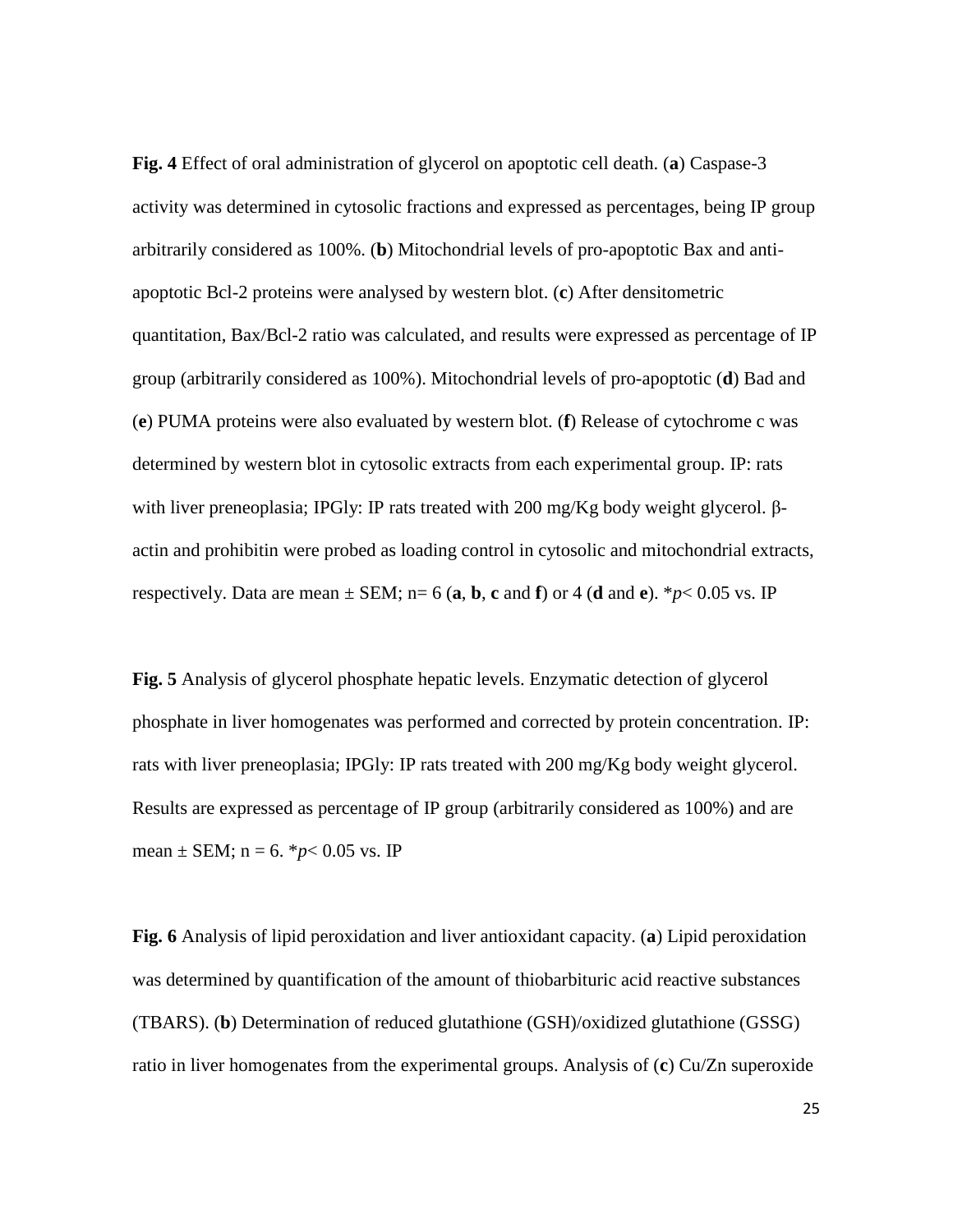dismutase (SOD) and (**d**) catalase (CAT) activities in total liver homogenates. IP: rats with liver preneoplasia; IPGly: IP rats treated with 200 mg/Kg body weight glycerol. Data are expressed as percentage of IP group and are mean  $\pm$  SEM; n = 6. \**p*< 0.05 vs. IP

**Fig. 7** Effect of glycerol treatment on activation of JNK, Erk and Akt signalling. Activated (phosphorylated) hepatic protein levels of (**a**) JNK1/2/3, (**b**) Erk1/2 and (**c**) Akt were determined by western blot analysis. Total levels of the kinases were also measured and phosphorylated/total kinase ratios were calculated. . IP: rats with liver preneoplasia; IPGly: IP rats treated with 200 mg/Kg body weight glycerol. Data are expressed as percentage of IP group and are mean  $\pm$  SEM; n= 4 (a) or 6 (b and c). \**p*< 0.05 vs. IP

**Fig. 8** Scheme showing the postulated mechanisms involved in the preventive action of glycerol in the early development of liver cancer. Inside the hepatocytes, glycerol is converted into glycerol phosphate. Then, glycerol phosphate undergoes oxidative metabolism and generates oxidative stress of mitochondrial origin. Reactive oxygen species (ROS) act as intracellular messengers, producing p53 activation and changes in JNK and Erk signaling activation. These phenomena induce cell cycle arrest and mitochondrial apoptotic cell death that finally conduct to a reduction of liver lesions.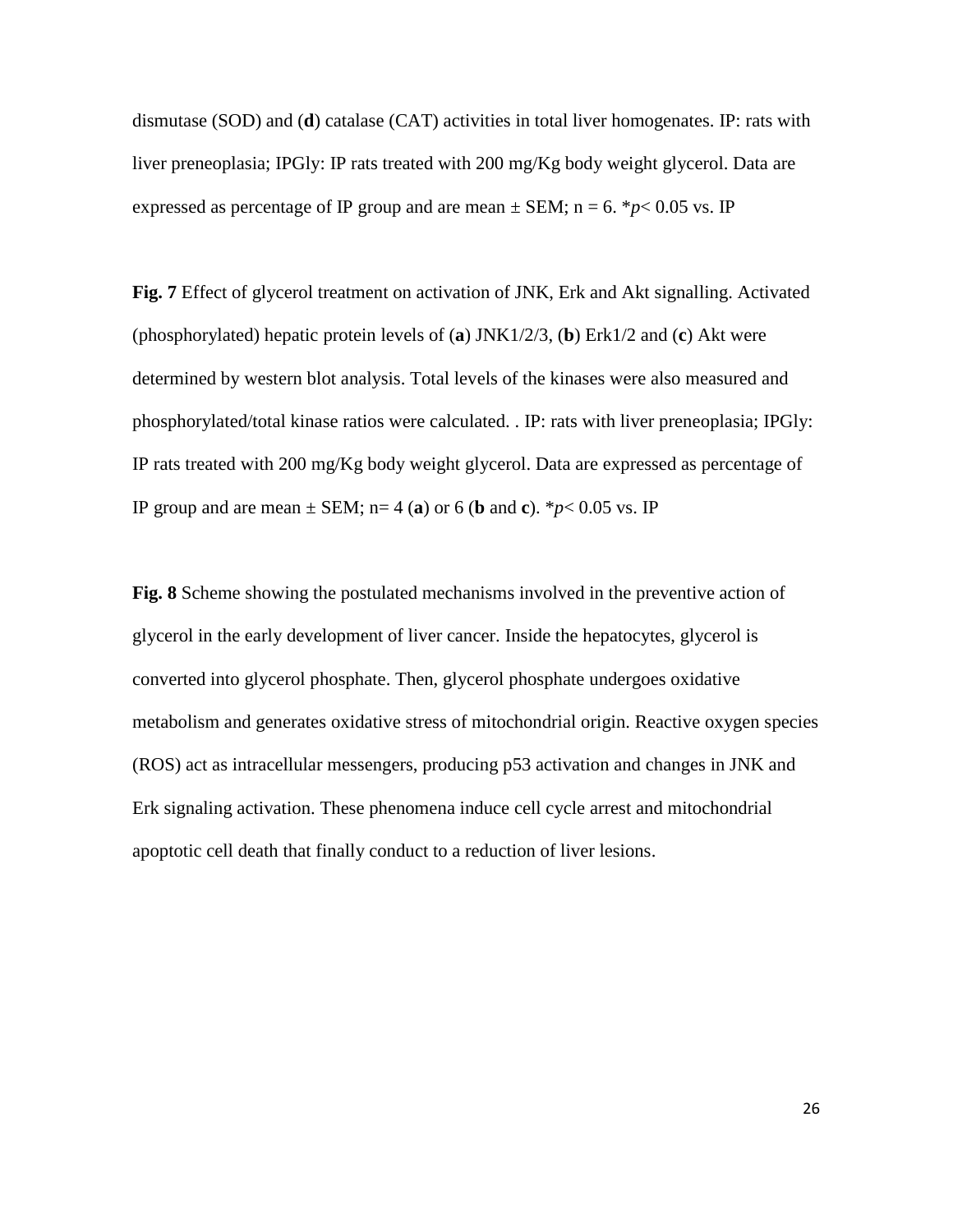

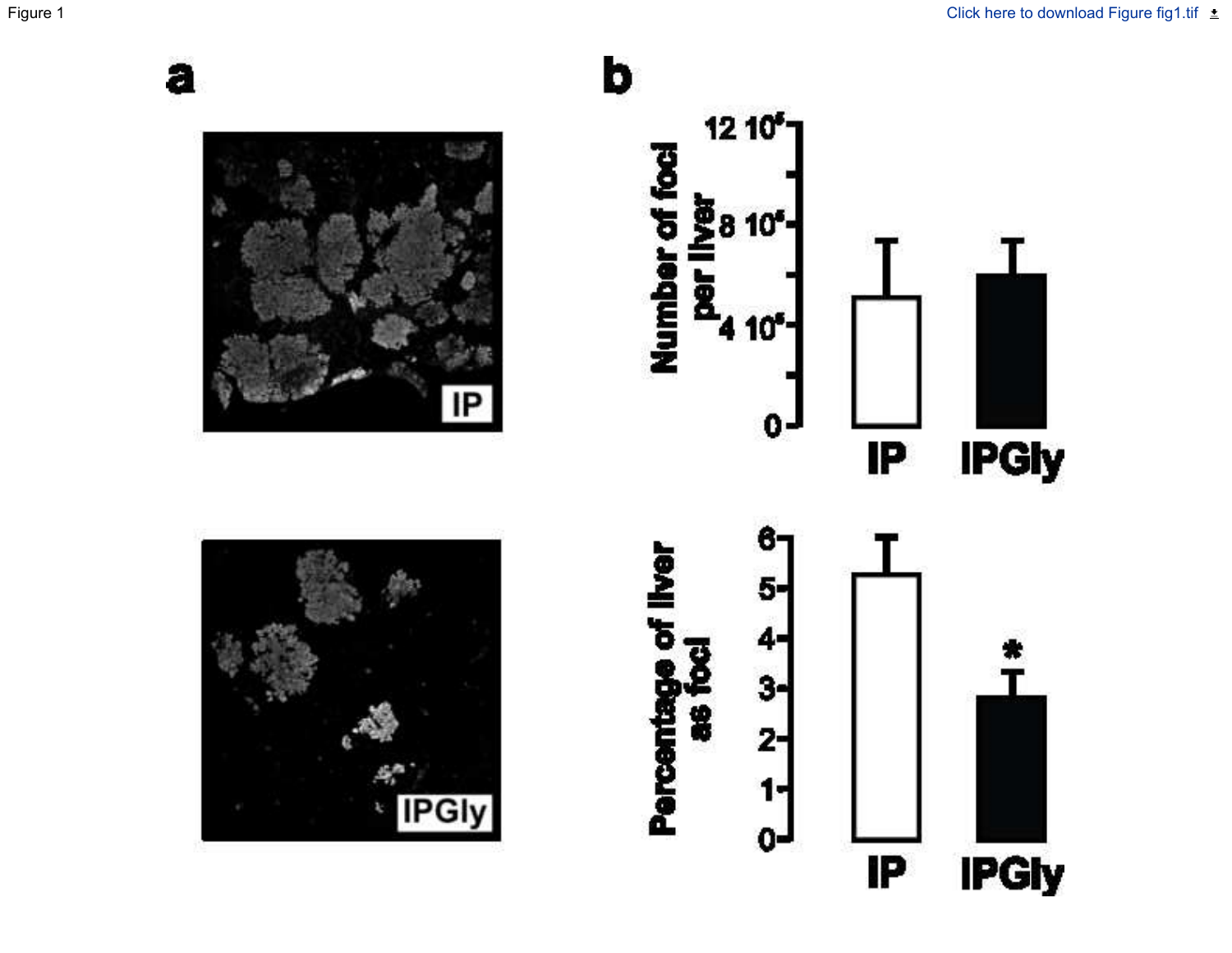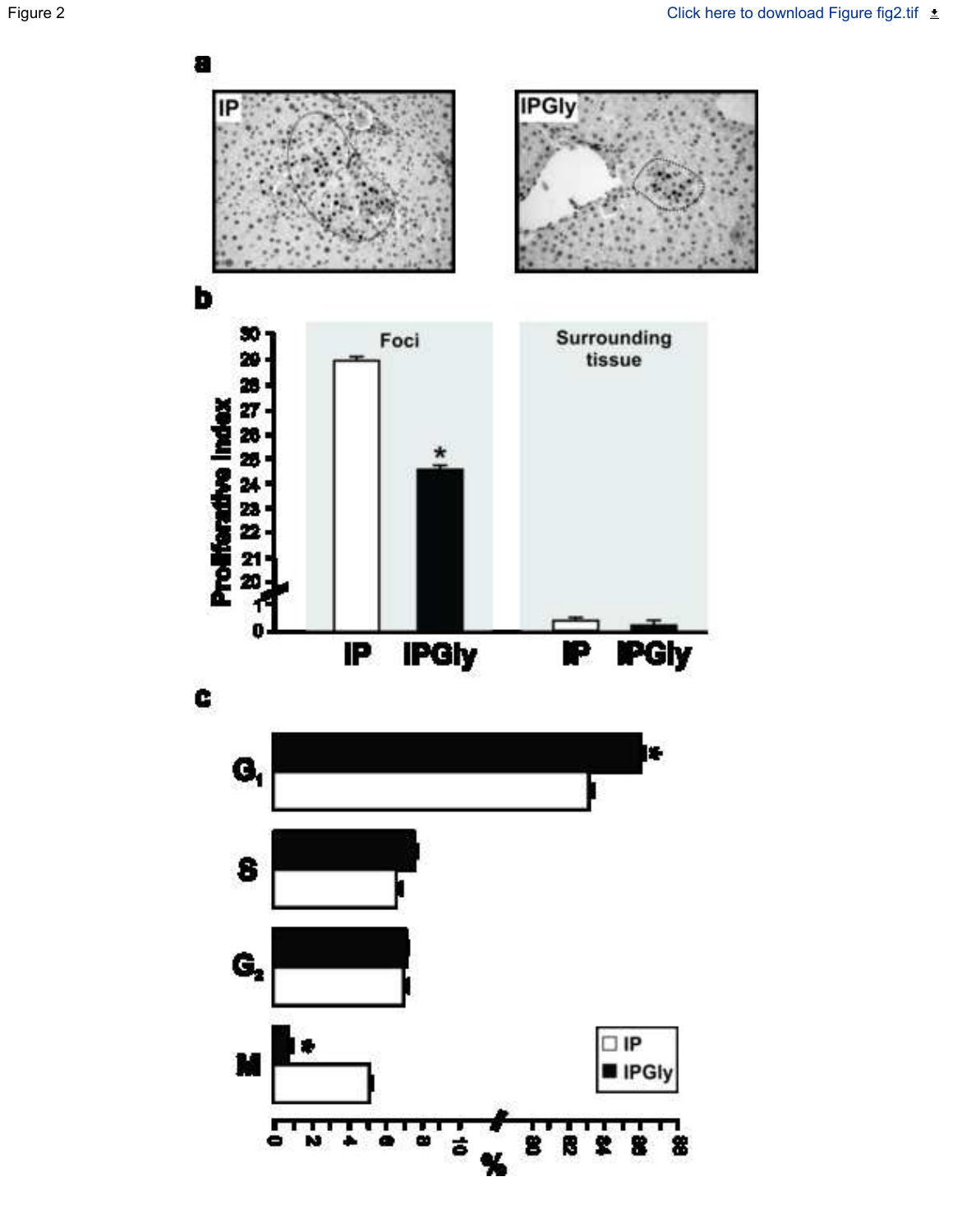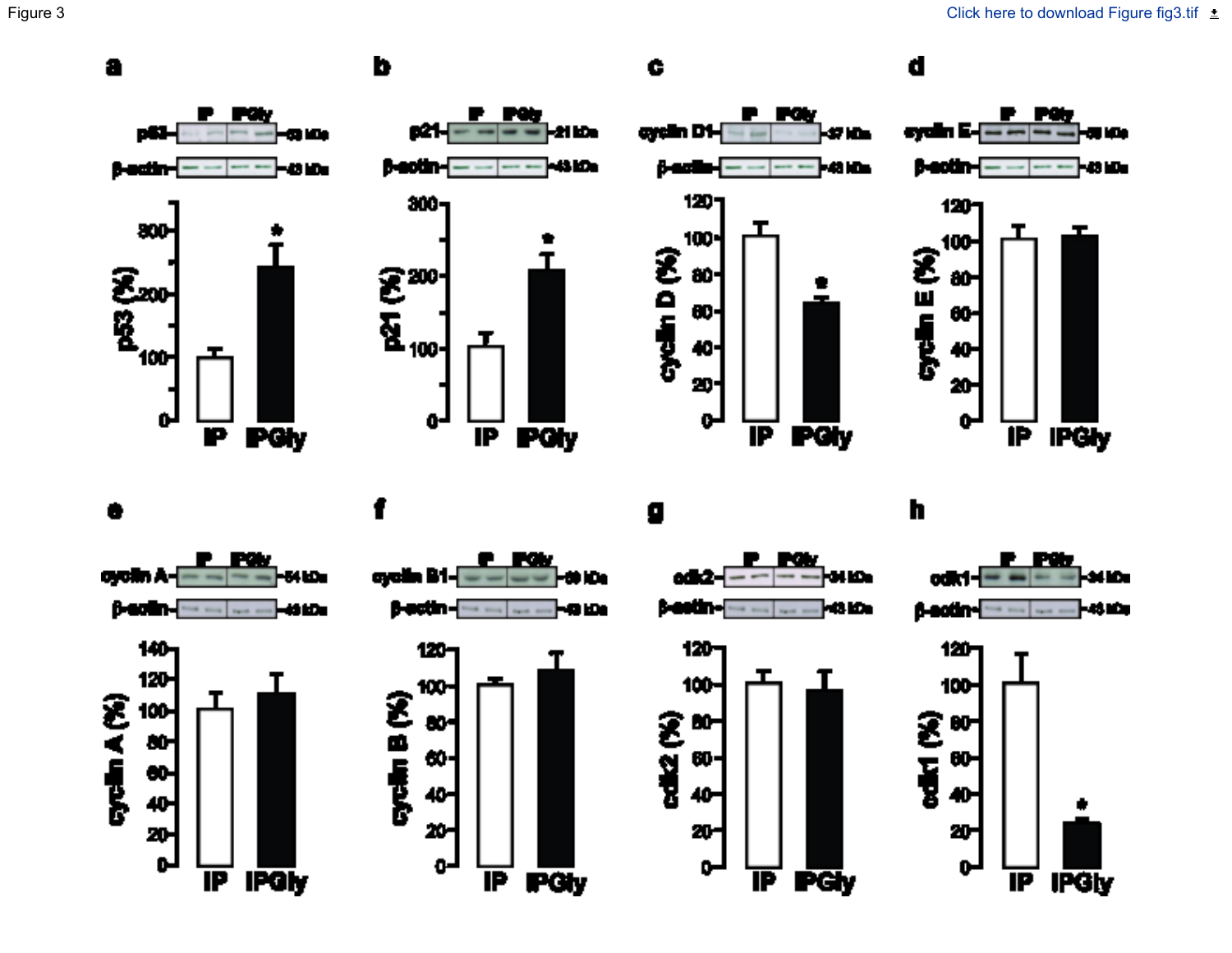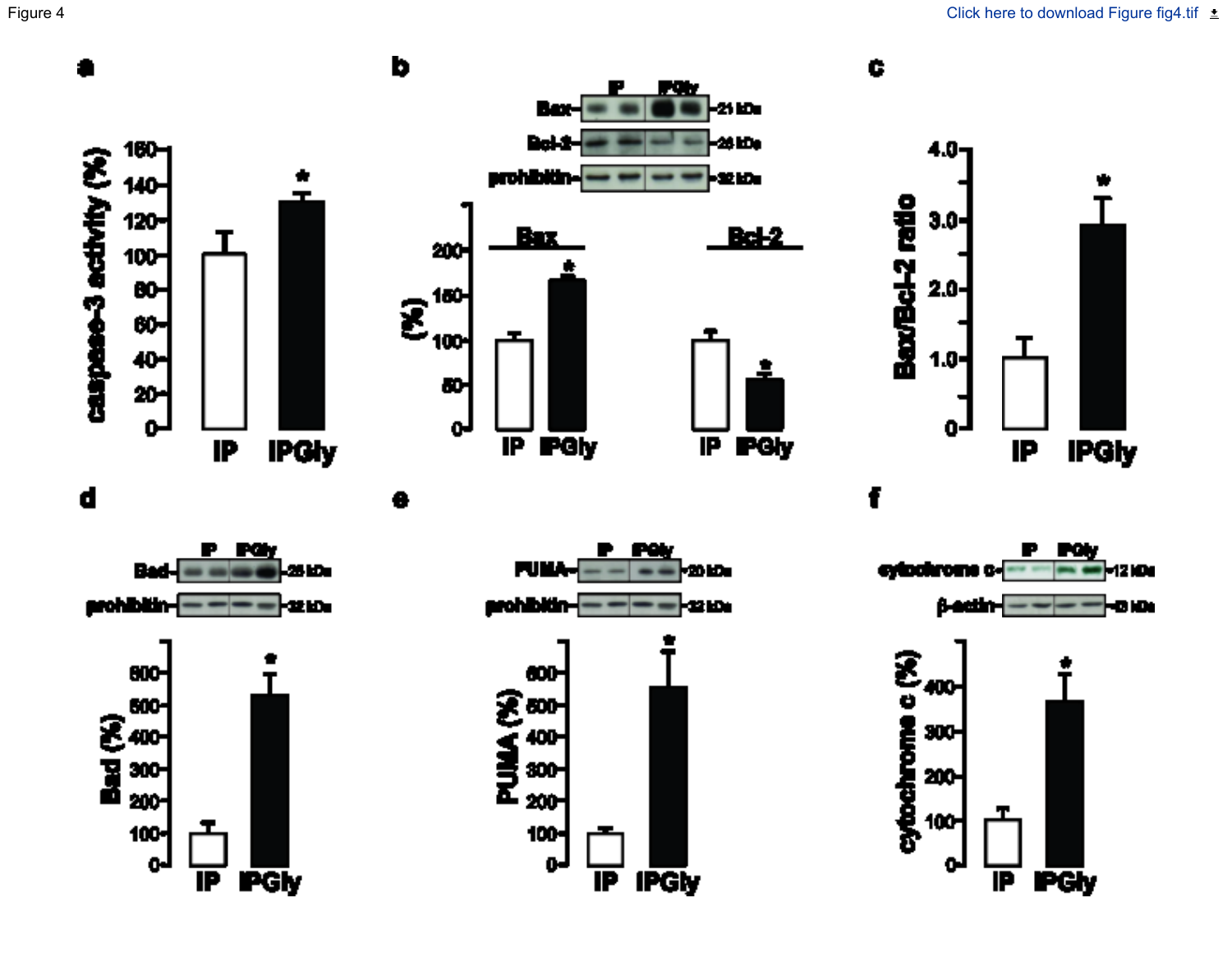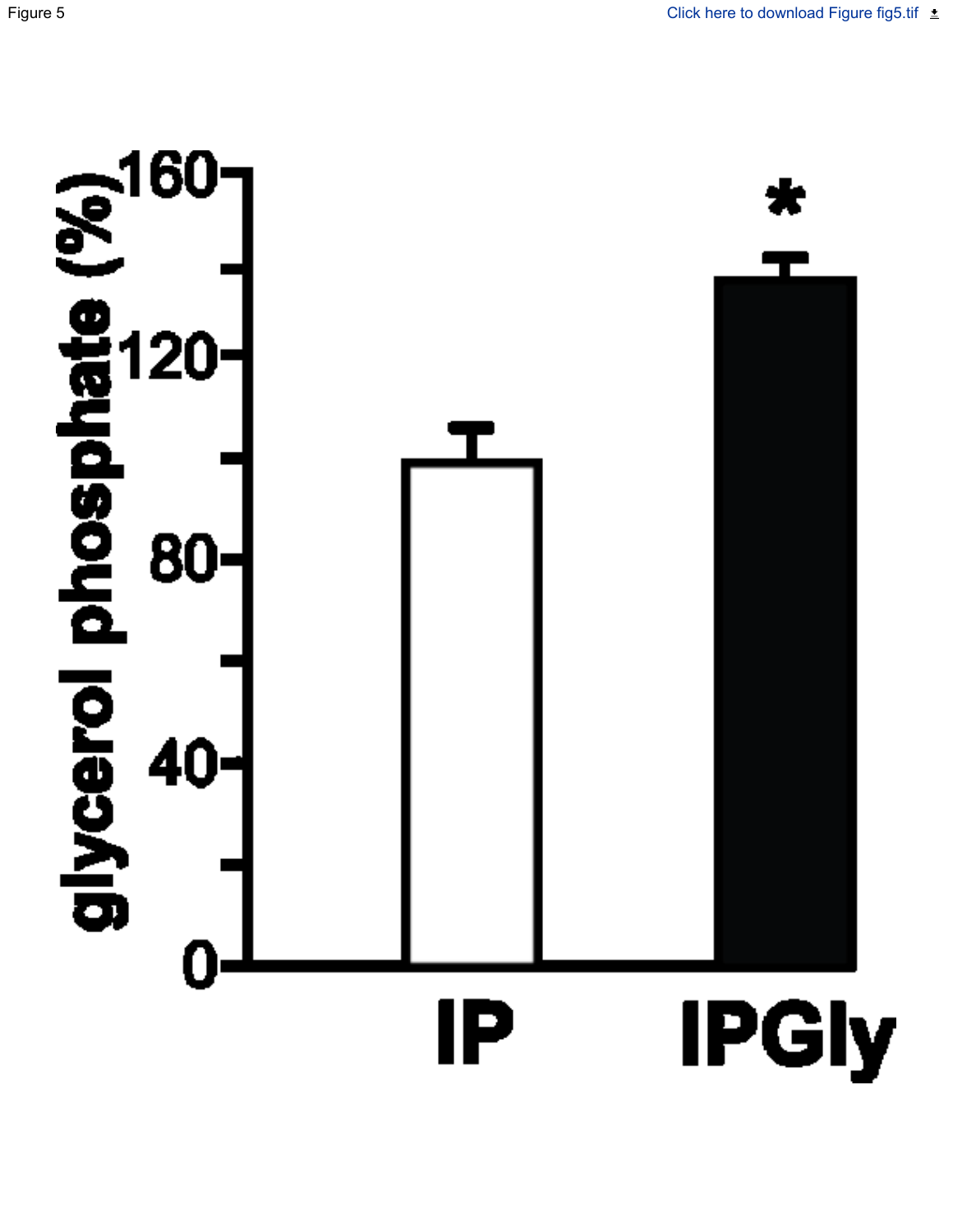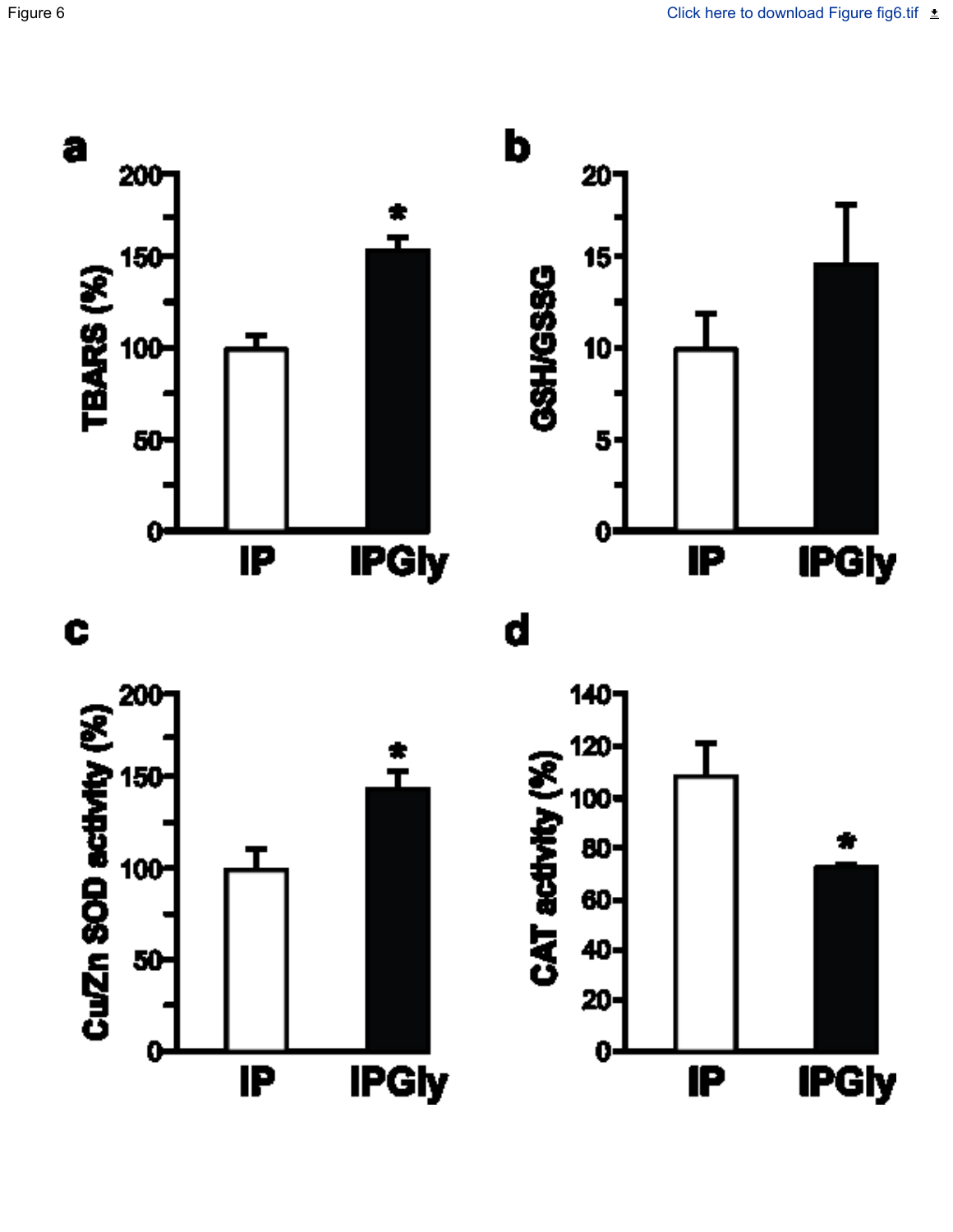

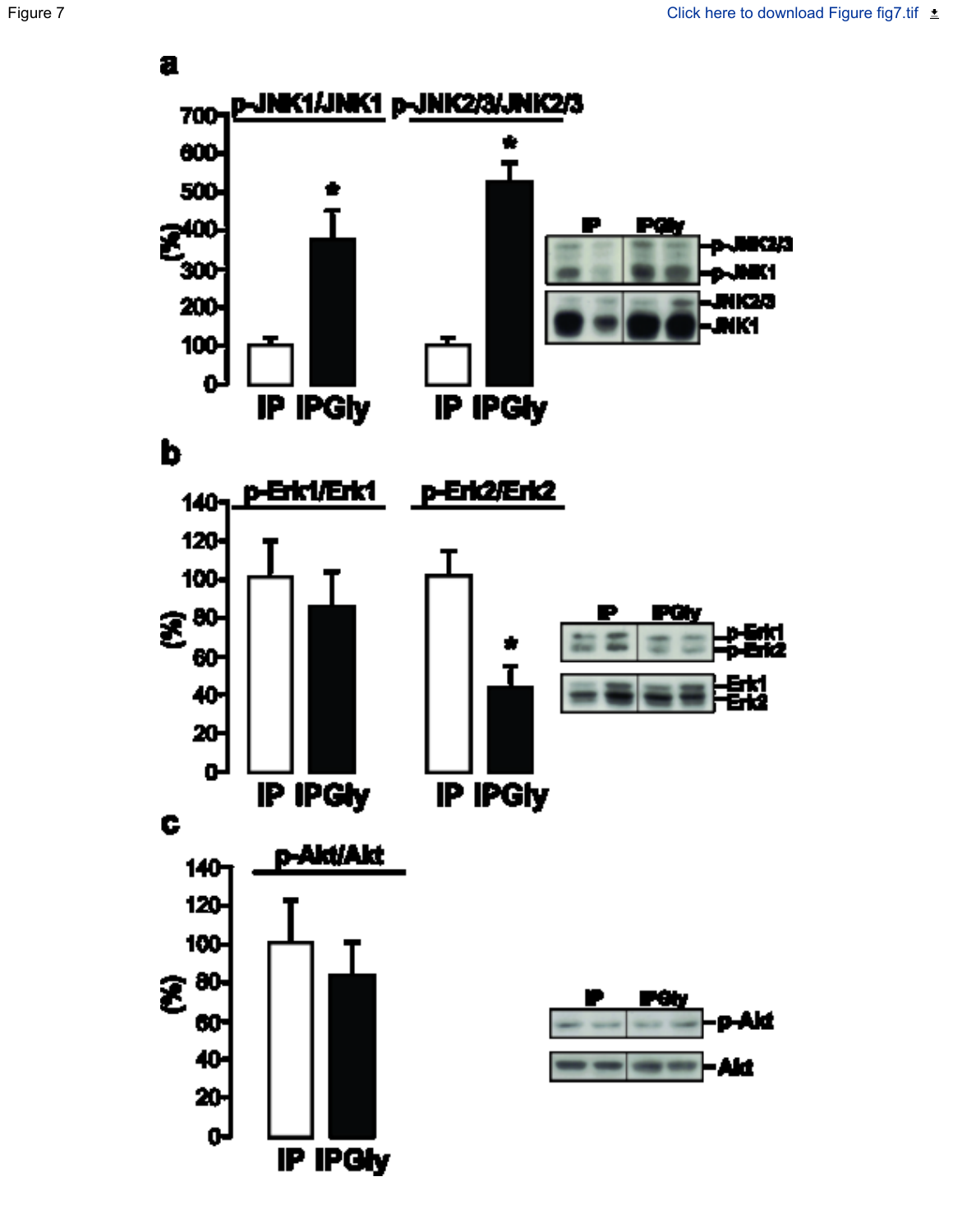